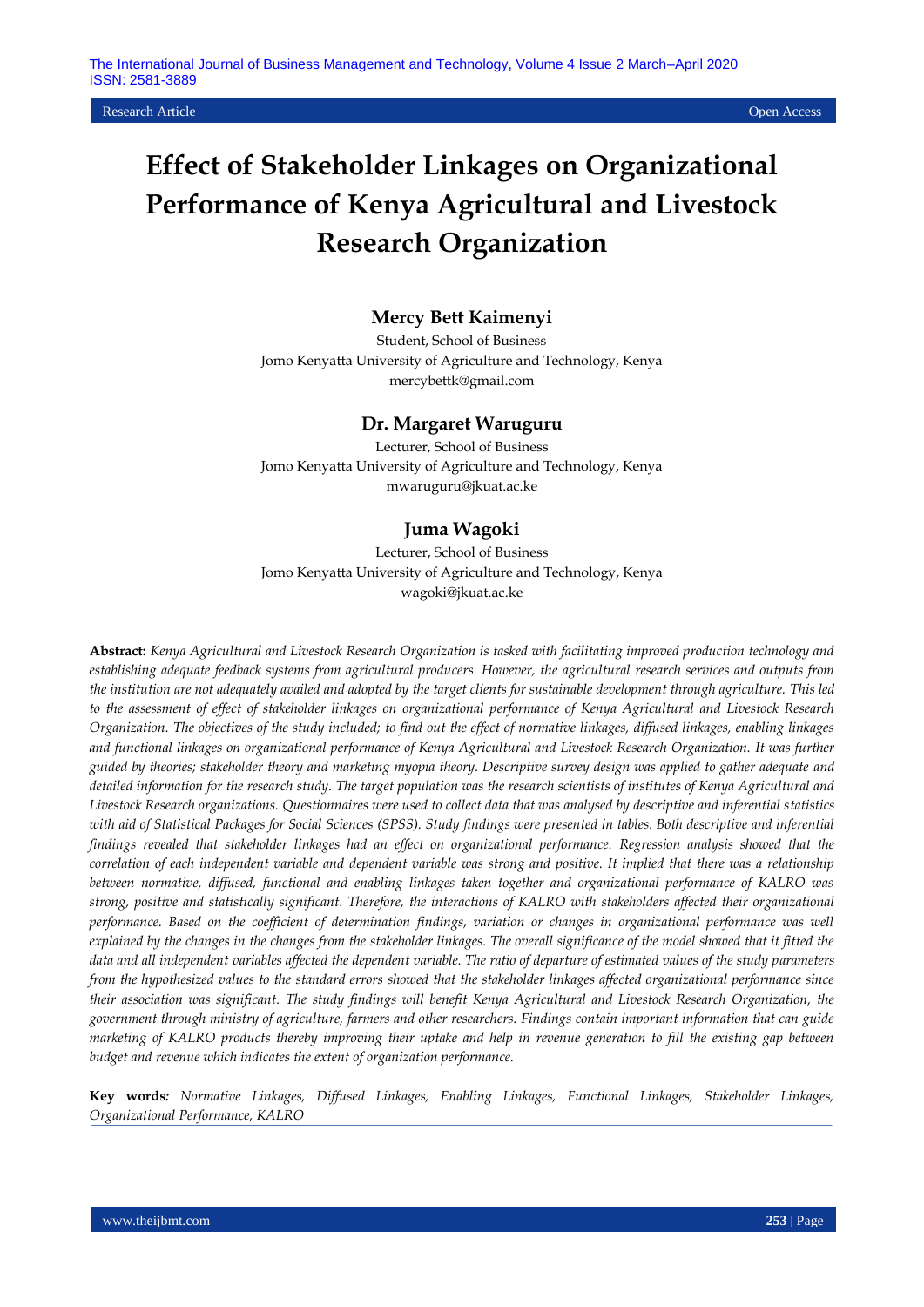#### **I. INTRODUCTION**

Marketing concept is an important ingredient to the relationship between the organizations and the clients (Kotler, 2016). Effective marketing requires an appropriate marketing strategy. Marketing strategy is the comprehensive plan incorporating linkages that are established in order to achieve the marketing goals and objectives of entity (Ottman, 2017). Marketing strategies guides the organization on how to allocate its resources to best available opportunities for sustainable performance. Swaans, Boogaard, Bendapudi, Taye, Hendrickx and Klerkx (2014) opined that effective marketing of products particularly in the government owned agricultural organizations who are more concerned on revenue generation than profit maximization need strong linkages with other organizations and individuals to be successful in their operations.

Stakeholders have significant influence in the business environment where the marketing is conducted (Swaans *et al*., 2014). They have interest in the way they undertake their operations. Stakeholder linkages are interactions among the organizations that are potential partners in undertaking related businesses (Payne & Frow, 2014). Major stakeholder linkages include; normative, diffused, enabling and functional linkages. Successful marketing activity require well managed linkages among the stakeholders which later leads to desirable organizational performance (Olwande, Smale, Mathenge, Place, & Mithöfer, 2015). Government owned organizations particularly in the agricultural public sector are involved in utilization of resources to produce a particular outcome such as delivery of a product or service. One of the ways for these services to reach the intended recipients is through appropriate marketing undertakings. Therefore, like other corporate organizations, they need effective linkages to reach the clients for their products in order to perform better (Rosenberg-Hansen & Ferlie, 2016).

Lack of enough exchanges between KALRO and other stakeholders such as Kenya Plant Health Inspectorate Services (KEPHIS), Kenya Seed Company Limited (KSCL), Universities, private agricultural organizations and county governments may have influenced inadequate marketing activities leading to low uptake of agricultural inputs and services (Atera, Onyancha, & Majiwa, 2018). Low uptake of the KALRO products by the farmers in Kenya means that they are generating little revenue considering their potential. As such, there has been a consistent gap between the revenue and the budgets. In financial year 2015/2016, there was a discrepancy of Kshs.3.2 billion having revenue of Kshs.4.8 billion against budget Kshs.8 billion. They had a budget of Kshs.10 billion and revenue of Kshs.4.8 billion hence a gap of Kshs.5.2 billion in year 2016/2017. In year 2017/2018, they had a budget of Kshs.10.8 billion and revenue of Kshs.6 billion thus presenting a gap of 4.8 million. KALRO generated revenues of Kshs.328,661,753.15, Kshs.440,634,040.16 and Kshs.543,549,586.91 for years 2016, 2017 and 2018 respectively. The number of farmers served determines the amount of revenue and product awareness leads to interest on the same hence marketing cannot be wished away. However, majority of producers lack information on the appropriate agricultural inputs and when to best use them.

#### **Statement of the Problem**

Agricultural research outputs and services are useful and meaningful when availed and used by the agricultural producers to improve their production. Marketing is enhanced by stakeholder linkages and determines the extent of products' uptake by the farmers. However, there has been huge discrepancy between the generation and usage of research services and agricultural products by the farmers hence inadequate income leading to a gap between budgets and revenues. There have been inadequate collaborations among KALRO, producers/farmers and other stakeholders thus their needs are yet to be fully addressed in the Country. In the financial year 2015/2016, the budget was Ksh.8 billion while revenue was Kshs.4.8 billion, 2016/2017 had a revenue of Kshs.4.8 billion against budget of Kshs.10 billion, 2017/2018 had revenue of 6 billion against budget of Kshs.10.8 billion and 2018/2019 had a revenue of Kshs.7 billion against budget of Kshs.11.6 billion. The sales revenue that KALRO have generated on their own is little compared to their budget needs. Studies have been conducted on marketing of agricultural products and commodities but none has focused on stakeholder linkages in regard to marketing and organizational performance. Koome and Wanjohi (2017) carried a study on factors influencing marketing of agricultural produce among small-scale farmers of sorghum in Giaki location, Meru County, Kenya. The study revealed that most farmers used middlemen who are exploitable as market link while marketing their sorghum produce. The correlation between information access and sorghum marketing was strong and positive. Kiplagat (2015) assessed factors influencing marketability of maize produce among smallholder farmers' in soy sub-county Uasin Gishu-Kenya. It was found that marketability of maize was influenced by quality, pricing and market size. All above studies did not address the issue of stakeholder linkages. Therefore, the researcher sought to fill the gaps by undertaking a study on the effect of stakeholder linkages on organizational performance of Kenya Agricultural and Livestock Research Organization.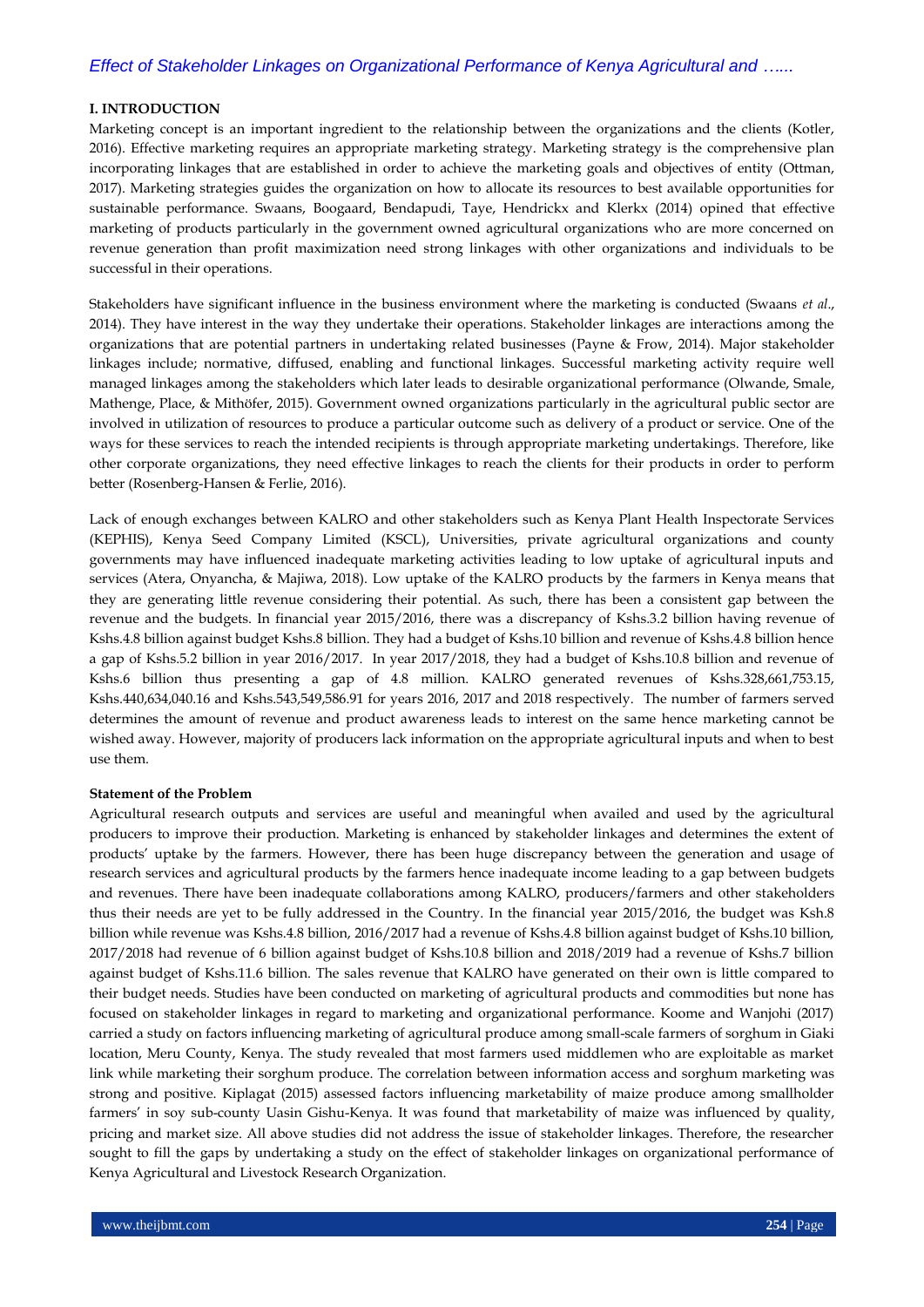## **Objectives of the Study**

- i. To examine the effect of normative linkages on organizational performance of Kenya Agricultural and Livestock Research Organization.
- ii. To determine the effect of diffused linkages on organizational performance of Kenya Agricultural and Livestock Research Organization.
- iii. To assess whether functional linkages affect the organization performance of Kenya Agricultural and Livestock Research Organization.
- iv. To establish the effect of enabling linkages on organizational performance of Kenya Agricultural and Livestock Research Organization.

#### **Research Hypotheses**

- **H01:** The relationship between normative linkages and organization performance of Kenya Agricultural and Livestock Research Organization is not statistically significant.
- **H02:** Diffused linkages have no statistically significant effect on organizational performance of Kenya Agricultural and Livestock Research Organization.
- **H03:** The relationship between functional linkages and organization performance of Kenya Agricultural and Livestock Research Organization is not statistically significant.
- **H04:** The relationship between enabling linkages and organization performance of Kenya Agricultural and Livestock Research Organization is not statistically significant.

## **II. LITERATURE REVIEW**

## **Theoretical Review**

The researcher reviewed theories that are related to the study. They included; stakeholder theory and marketing myopia theory.

#### **Stakeholder Theory**

Stakeholder theory was developed by freeman in the year 1984. It describes how any group or individual can affect or be affected by the achievement of organizational goals. Stakeholder theory suggests that organizations have to manage their stakeholders effectively for better organizational performance. This promotes establishment and maintenance of proper linkages that helps in meeting the ever changing clients' needs (Jones, Wicks, & Freeman, 2017). It avails to the state owned agricultural organizations the ways to treat the clients well who later respond by acquiring and sharing valuable information concerning products offered. Stakeholder theory furthermore harnesses the energy of stakeholders towards the fulfillment of the organization's goals. Business environments are subject to change hence organizations ought to get the stakeholder linkages right in order to obtain better and relevant information to base their decisions (Hillebrand, Driessen, & Koll, 2015).

Stakeholder theory indicates that enabling linkages such as government support are needed for enhancement of marketing activities. Normative linkages are also necessary for identification of agricultural producers while diffused linkages assist in promoting the image of the organization in regard to the research services being marketed by KALRO. The functional linkages involve the interactions between the employees and organization. The actual producers are the input stakeholders while the markets and those who execute sales are the output stakeholders. In these relationships, the organization gets the opportunity to reach and interact with customers and avail their products (Hörisch *et al*., 2014). Good organizational performance is anchored in better service to the clients and level of revenue generated against the budget projections of the organization.

#### **Marketing Myopia Theory**

Marketing myopia theory posits that an organization is more of customer satisfying process than products producing process. Therefore, he suggested that a company can do well if it concentrates on meeting rather than selling the products. Moreover, it states that organizations ought to focus their energy on understanding the current marketing conditions, do research and modify their products accordingly (Mizik, 2010). Organizations thus requires to be more client oriented to understand the most important needs of the clients and undertake research study to come up with ways of improving products to retain them and attract others. This is achieved through aligning with changing economic and market conditions.

According to Marketing Myopia Theory, it is imperative for organizations to be innovative and able to adapt to marketing strategies informed by the feedback from clients. Marketing Myopia theory is therefore applied by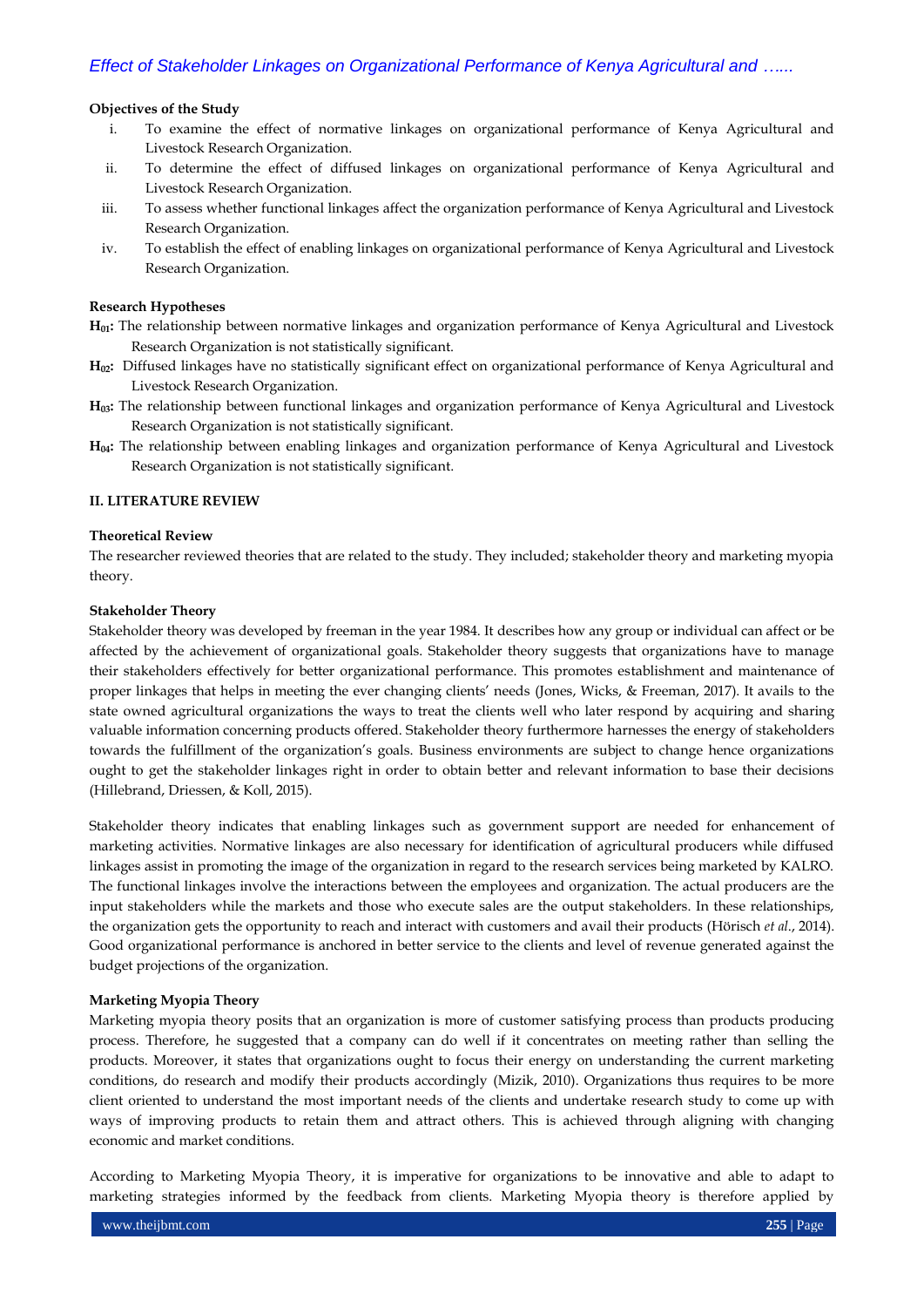organizations to understand whether they are in the right markets and if they have got hold of right clients (Kotler, Burton, Deans, Brown, & Armstrong, 2015). Through diffused stakeholder linkages, brand management can be used by organizations to identify themselves to the clients. With improved public image, the potential clients can create interest in the products being offered. The organization's image is very important and only marketing strategies can help any company to build a strong reputation by identifying the best opportunities worth pursuing as well as the threats to be avoided. Normative linkages can enable state owned agricultural corporation such as KALRO to focus on existing market conditions and modify their products according to the existing needs of the clients in order to promote organizational performance.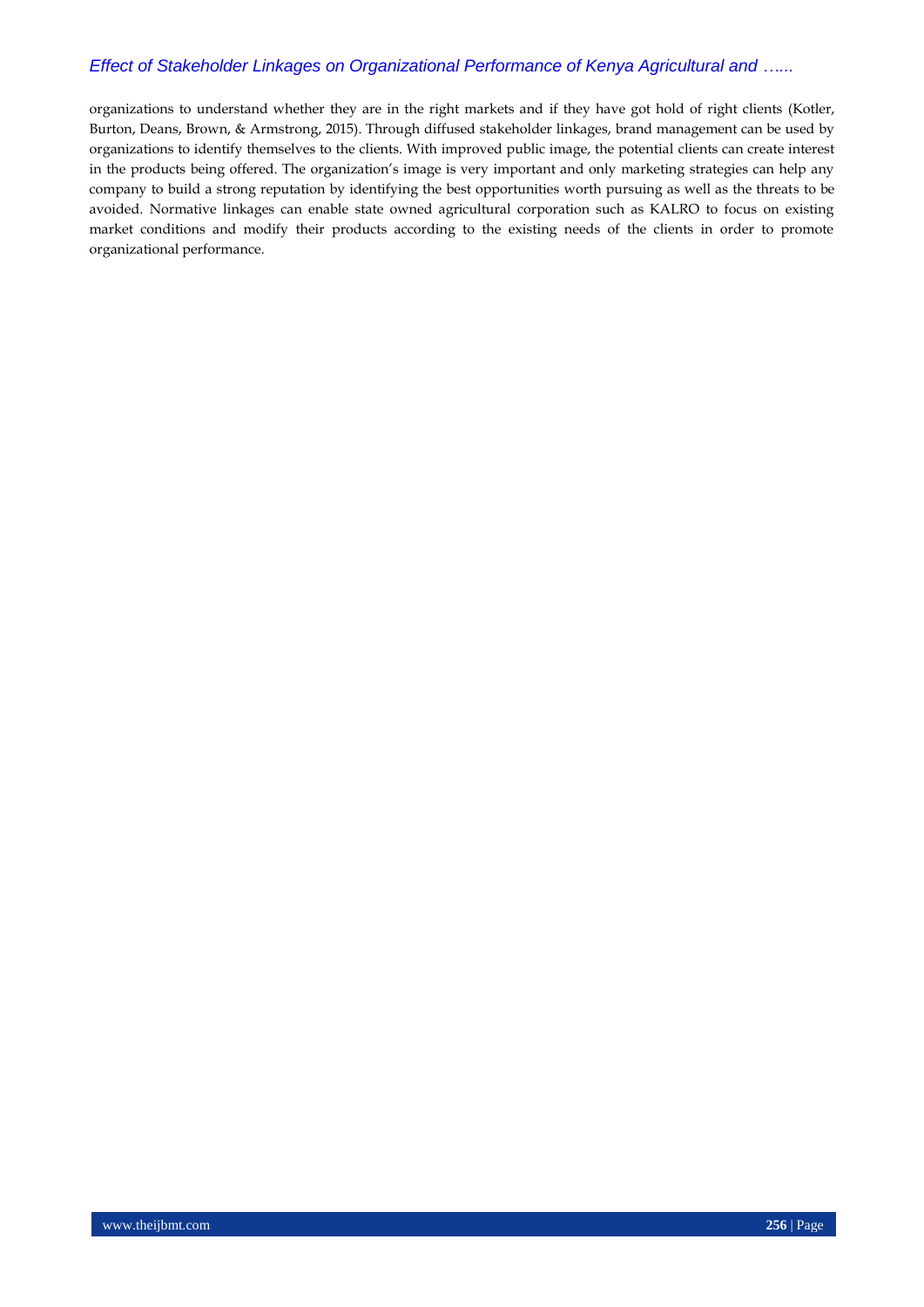#### **Conceptual Framework**

Conceptual framework outlines the association between independent and dependent variable. Figure 2.1 depicts conceptual framework illustrating the relationship between normative linkages, diffused linkages, functional linkages and enabling linkages and organizational performance.



#### **Independent Variable 2018 (2018)** 2 and 2 and 2 and 2 and 2 and 2 and 2 and 2 and 2 and 2 and 2 and 2 and 2 and 2 and 2 and 2 and 2 and 2 and 2 and 2 and 2 and 2 and 2 and 2 and 2 and 2 and 2 and 2 and 2 and 2 and 2 and 2

**Figure 2.1: Conceptual Framework**

#### **Review of Study Variables**

The section outlines the review of literature related to the study variables that include the normative linkages, diffused linkages, functional linkages and enabling linkages. They have been discussed in connection to the organizational performance.

#### **Normative Linkages**

Normative linkages are the associations and groups with which the organization has a common interest with (Rim, Yang, & Lee, 2016). They include competitors, peer institutions and professional societies. Through normative linkages, organizations share similar marketing goals hence are competitors in a particular industry. They can work together for common benefit of reducing costs and identifying new clients. Organizations use normative linkages to interact with peer institutions to enhance corporate growth, innovation adoption and identification of new clients for sole goal of effective organizational performance. Išoraitė (2014) noted that partnering with peer institutions comes with mutual benefit of sharing resources and minimizing operational costs.

Companies that have common interests establish partnerships through normative linkages to explore the new opportunities for growth and development. Effective marketing of their products is always through creation of working relationships via normative linkages with peer institutions (Rim *et al*., 2016). Lack of marketing information sharing can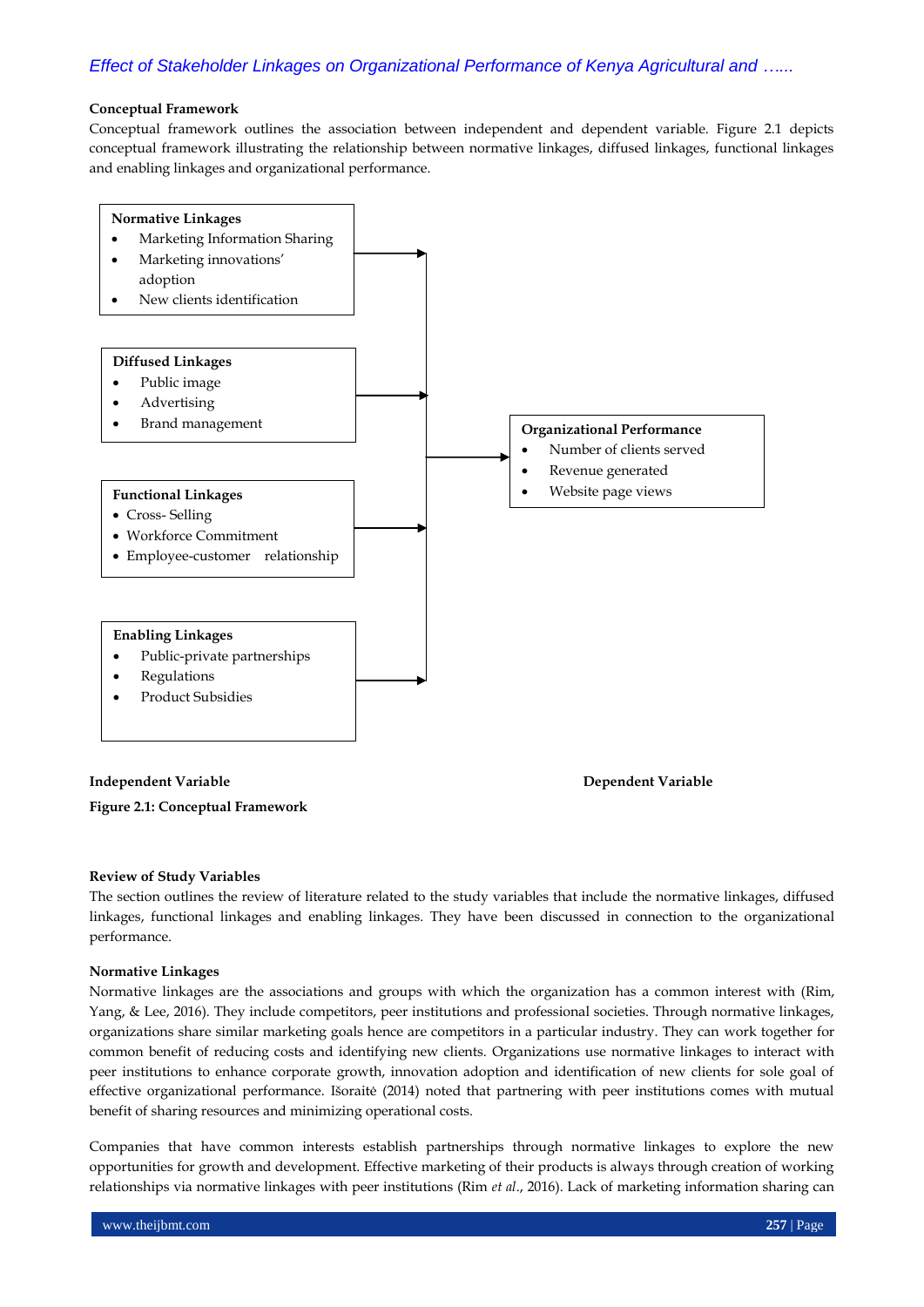mean absence of appropriate normative linkages implying that few farmers get the products and services of agricultural state owned corporations. Adoption of normative linkages leads to economies of scale in the marketing process of a company. Cooperating in marketing their products reduce and overcome individual disadvantages. This is achieved through normative linkages by facilitation of easier and cheaper access to required resource inputs and identification of potential clients (Wollni, Lee, & Thies, 2010).

#### **Diffused linkages**

Diffused linkages involve stakeholders who have no formal relationship with the organization but may take interest in it (Calder, Malthouse, & Maslowska, 2016). They include media, Non-governmental organizations and play a major role in promoting or damaging the image of the organization. They are reactive to the organization actions hence harder to predict and recognize. However, they do not have a lot of power but urgency hence highly demanding in an organization. When they have legitimate concern, they are dependent and rise in priority. They affect the organization by working through members of the enabling and functional linkages. For instance, activist groups may ask consumers to boycott products or NGOs ask the government to increase regulations to prevent certain activities.

Media has the ability to influence the public image of public organizations thus affecting their organizational performance and core function of service delivery. Marketing of products determines their uptake by the customers. Effecting marketing depends on the way product brand is communicated by the media. According to Aghaei, Vahedi, Kahreh, and Pirooz (2014) brand management is the marketing management practice whereby an organization creates a name, symbol or design that is easily identifiable as belonging to the company (Calder *et al.*, 2016). Brand management is mainly applied when communicating to the environment within which the organization operates. The company reputation is a result of fulfilling the promises made on the service and is communicated with stakeholders and clients for the purposes of serving them effectively.

Diffused linkages enable the customers to know what the company is offering and how the company can respond to the needs of the customer for the purposes of improvement. According to Iraldo *et al* (2014) diffused strategic linkages assists the organization to strategize their brand and build good working relationship with potential and existing clients. Advertising is a major component to brand management and advertising strategies portrays the brand. The diffused linkages create an appealing advertising strategy that plays well into the marketing goals of the organization. Brand awareness makes the clients of organizations' products to be identified by the clients and take them as the solution to their needs. It indicates the uniqueness and value of the products. The state owned agricultural institutions are meant for welfare and not profit but their products must be recognized by the target groups before they sought them.

#### **Functional Linkages**

Functional linkages are associations with the employees, suppliers and customers of the organization to ensure that right products are produced and availed (Rapp, Baker, Bachrach, Ogilvie, & Beitelspacher, 2015). They have a claim on the organization and high levels of involvement. They are economically dependent on the organization, and as such, the power resides primarily with the organization. Therefore, the organization has moral and legal responsibility to those stakeholders that also increases their priority. The relationship of employees is also critical to the effectiveness and efficiency of the organization. Rapp *et al* (2015) noted that functional linkages are essential to the functioning of the company and include the input functional linkages who are the producers and marketers of the products and the output functional linkages that are clients who receive and consume the products.

Marketing of products of state owned agricultural corporations especially in developing countries has been inadequate (Yu, Patterson, and De-Ruyter, 2015). Functional linkages enable the organization to ensure that the employees give it all in manufacturing of commodities and marketing products with aim of increasing sales from one time to another. Organizations produce new products that they sell at the time of selling the existing ones through a process termed as cross-selling in marketing. Quality of functional linkages is very important in marketing. Many marketing activities in state owned organizations are approached without regard to the cause and effect of working relationships with employees. Without proper working relationships, these improvements cannot be tracked thus hard to determine their effect. Failure to understand the functional linkages has led to undesirable marketing outcomes in agricultural parastatals (Schmitz & Lilien, 2014).

Functional linkages bring along cross-selling that are an important and valuable strategy for client development (Schmitz, 2013). It promotes organizational performance through increased sales. Functional linkages assist organizations to design their selling techniques on the basis of letting the customers to respond to the suggestion of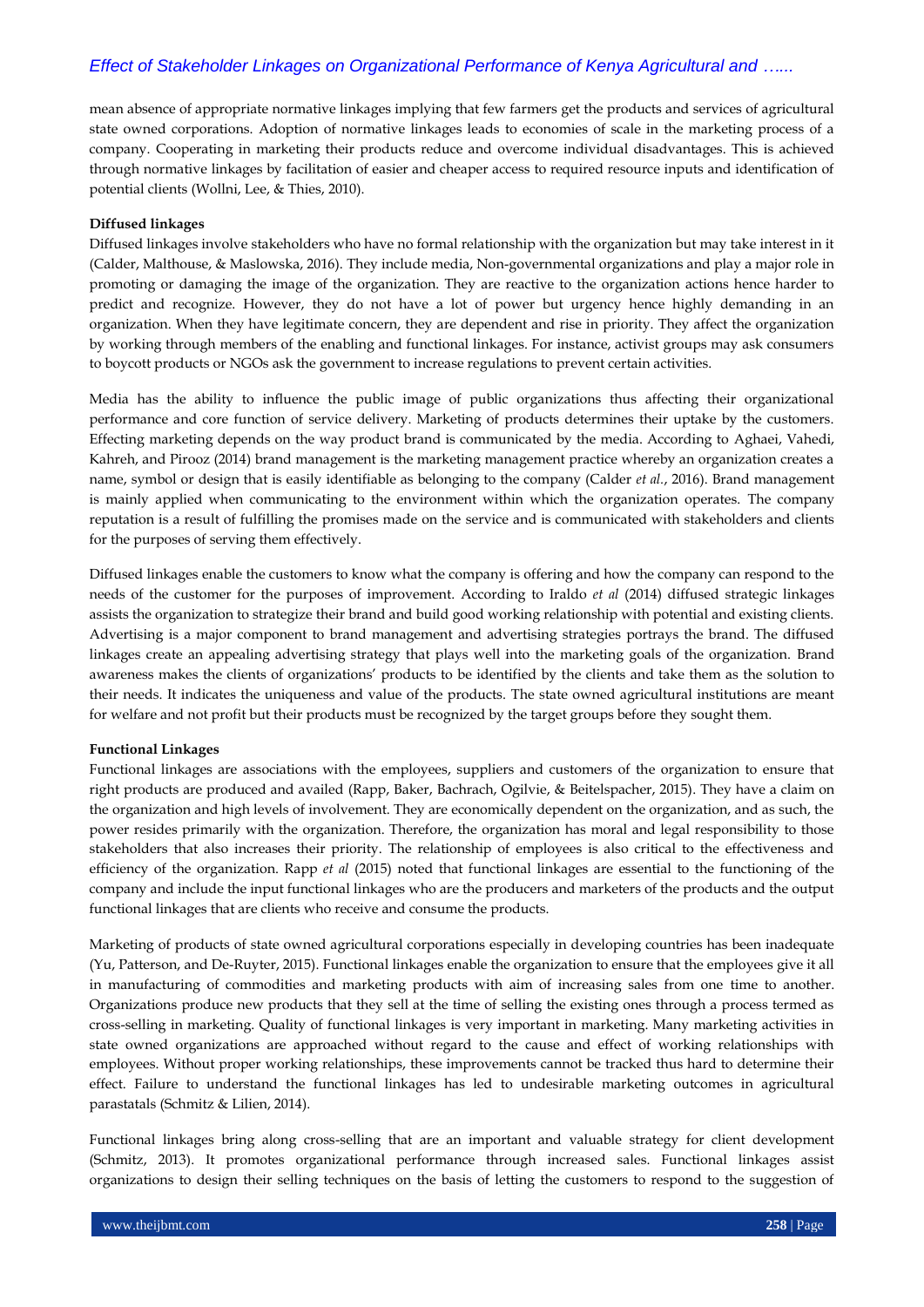buying additional products. This response means that the product information may be communicated to other interested clients who will seek or not seek the products (Johnson & Friend, 2015). This enables the organizations to sell more and generate more revenue for the organization. Increased number of clients served and improved levels of revenues by state owned organizations indicate good organizational performance.

#### **Enabling Linkages**

Enabling linkages have power and influence relationship that is critical to the operations of an organization (Johnson & Friend, 2015). The enabling linkages identify stakeholders who have some control and authority over the organization such as board of directors and governmental legislators and regulators. These stakeholders enable an organization to have autonomy and necessary resources to operate with ease. Government needs to help their agricultural agencies to link with the farmers who are consumers are users of their products. Agricultural state agencies find it difficult to market their services to farmers who are not well organized according to the line of their production. This limits their service delivery thus inadequate performance (Armstrong, Kotler, Buchwitz, Trifts, & Gaudet, 2015).

Cost of production by farmers is an issue of major concern in regard to quality and quantity demand. In this case, they need support in terms of government subsidies (Armstrong *et al.*, 2015). Relevant institutions are tasked with availing subsidized farm inputs to the farmers but the same does not reach them due to lack of right marketing mechanisms to locate them. Lack of strong enabling linkages means these institutions are yet to engage government enough to facilitate their marketing to identify and avail the services to the farmers. It boosts the commitment towards enhancing the wellness of the farmers in a country. Enabling linkages are important for an organization to maintain long-term success. Therefore, they are dominant because groups such as board of directors and regulatory agencies have power over the organization and their interests are usually legitimate. They may influence the undertaking of key activities such as Marketing.

#### **Organizational Performance**

Organizational performance determines the extent to which services are delivered by organizations to the clients (Olwande, Ogara, Bebora & Okuthe, 2013). In the agricultural sector, Kenya Agricultural and Livestock Research Organization and other related organizations are tasked to ensure improved productivity on farmers. They engage in research activities to re-develop seeds that can cope with climatic changes. However, their services can be useful only when the farmers are reached and served (Oino & Mugure, 2013). Inability to access the clients means that few are served thus undesirable organizational performance. Farmers who have applied the research techniques can provide feedback on the same (Oino & Mugure, 2013). However, there is few feedback systems are place for the clients. In such conditions, the organizations sell small number of products and generate little revenue.

The number of views in the organization's web site may indicate the level of performance achieved as a result of marketing. However, with little concern for stakeholder linkages, few farmers are aware of their websites hence low number of hits. Government through the state owned corporations which are government owned organizations are expected to play vital role in agriculture sector development (Olala, Gor, & Mukhebi, 2016). Sales revenue is a key determinant of organizational performance in Kenya Agricultural and Research Organization. Sales revenue depends on the number of customers being served by an organization. The number of customer is improved through marketing. Stakeholder linkages enable organizations to identify the potential customers for their products. Therefore, these linkages lead to increase in number of customers and sales revenue. Increased sales revenue is an indicator of improved organizational performance. The extent at which revenue is generated from the sale of products is influenced by stakeholder linkages.

#### **Empirical Review**

This section outlines previous empirical studies related to stakeholder linkages based on normative linkages, diffused linkages, functional linkages, enabling linkages and organizational performance.

Koome and Wanjohi (2017) did a study on factors influencing marketing of agricultural produce among small-scale farmers using a case of sorghum in Giaki location, Meru County, Kenya. The study revealed that most farmers use middlemen who are exploitable as market link while marketing their sorghum produce. There was a strong positive correlation between access to information and sorghum marketing.

Ochieng, Owuor, Bebe, and Ochieng (2011) carried out a study on the effect of management interventions on productive performance of indigenous chicken in Western Kenya. The study revealed that farmers who followed the recommended extension service of full management intervention service achieved results indicate that farmers who had adopted full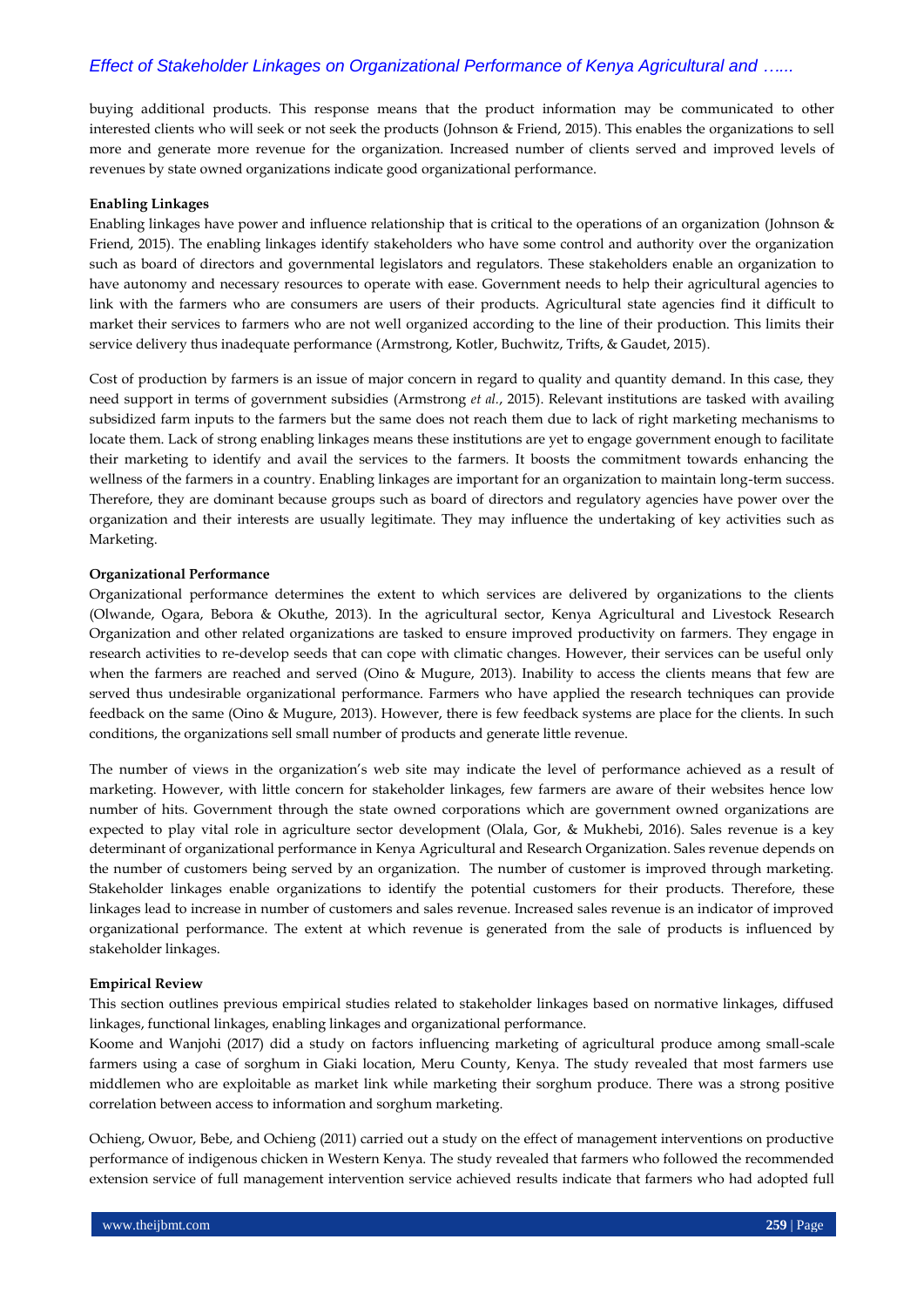management intervention package as recommended by extension service had higher productive performance than farmers who did not fully or selectively adopted few components of management intervention package. They found that productivity of indigenous chicken was influenced by farm production assets, expenditure on feeds, labour and access to extension services.

Chepng'etich, Bett, Nyamwaro, and Kizito (2014) did a study on analysis of technical efficiency of sorghum production in lower eastern Kenya. They used a field survey data of randomly selected sample of 143 smallholder farmers in Machakos and Makindu districts in Kenya. The study adopted Data Envelopment Analysis (DEA) approach to estimate technical efficiency scores. They found that Results average technical efficiency was 41% which they considered being low. They also noted that farmers lacked innovative arrangement hence unable to increase their capacity to efficiently use resources at their disposal to increase sorghum production.

Miruka, Okello, Kirigua, and Murithi (2012) assessed the role of the Kenya Agricultural Research Institute (KARI) in the attainment of household food security in Kenya. They discussed the adoption of KARI's Agricultural Product Value Chain approach. This approach was expected to position KARI strategically as a key player within the National Agricultural Research System. Its specific emphasis was on partnerships and markets as key focus areas and the implications of these on food security in Kenya. They noted that food security in Kenya required development of strategic partnerships and markets.

A research study by Kiplagat (2015) on the factors influencing marketability of maize produce among smallholder farmers' in soy sub-county Uasin-Gishu, Kenya revealed that marketability of maize is influenced by quality, pricing and market size. Otieno and Maalu (2016) undertook a research work on the effect of stakeholder's involvement in strategy formulation and implementation on organizational performance, among tea warehousing companies in Mombasa County, Kenya. The findings showed that stakeholder involvement in strategy formulation and implementation was a key determinant of organizational performance.

Matsane and Oyekale (2014) on undertook a study factors affecting marketing of vegetables among Small-Scale Farmers in Mahikeng Local Municipality, North West Province, South Africa. Results showed that prominent constraints of marketing vegetables among the small-scale farmers were; lack of access to credit, lack of access to storage facilities, lack of market information, poorly developed village markets and poor producer prices.

A research study by Kimani (2015) on the influence of marketing strategy on brand loyalty of instant coffee brands using a case of supermarket customers in Nairobi-Kenya indicated that consumers are moved to buy a product when they see advertisement of their preferred brand. Advertising creates awareness of a product and thus improves the customer loyalty.

# **Research Gaps**

Knowledge gaps have been identified from the existing literature. The area of stakeholder linkages and marketing of agricultural products for effective organizational performance was not well covered. The discussions of the findings in most studies are on the farmers/producers hence the government sector role is clearly represented. A study by Ochieng *et al* (2011) was short of elaboration on marketing of services by the agriculture extension service providers. It did not also explain the role of enablers such as government agencies in agricultural sector whose interventions and partnerships would likely alter the costs of feeds. The current study discussed the stakeholder linkages that captured the role of government as enabling linkages. Government role is facilitation and regulation of research products meant for the farmers. They can also facilitate the marketing of products made by agricultural organizations like Kenya Agricultural and Livestock Research Organization. Effective marketing is a requisite for improved sales and organizational performance.

A study by Chepng'etich *et al* (2014) did not discuss innovation adoption by the organizations from stakeholder linkages perspective. The current study adopted normative stakeholder linkages to explain how agricultural organizations owned by government like KALRO can acquire innovative ideas by strengthening interactions with related organizations such as KEPHIS. Adoption of innovation in production and marketing influence the organizational performance. Miruka *et al* (2012) did not link the development of markets to organizational performance. The current study has explained marketing from stakeholder linkages point of view. Diffused linkages affect organization public image hence the marketing activities at large. Enabling linkages are linked to establishment of partnerships that promote exchange of ideas that lead to performance improvement.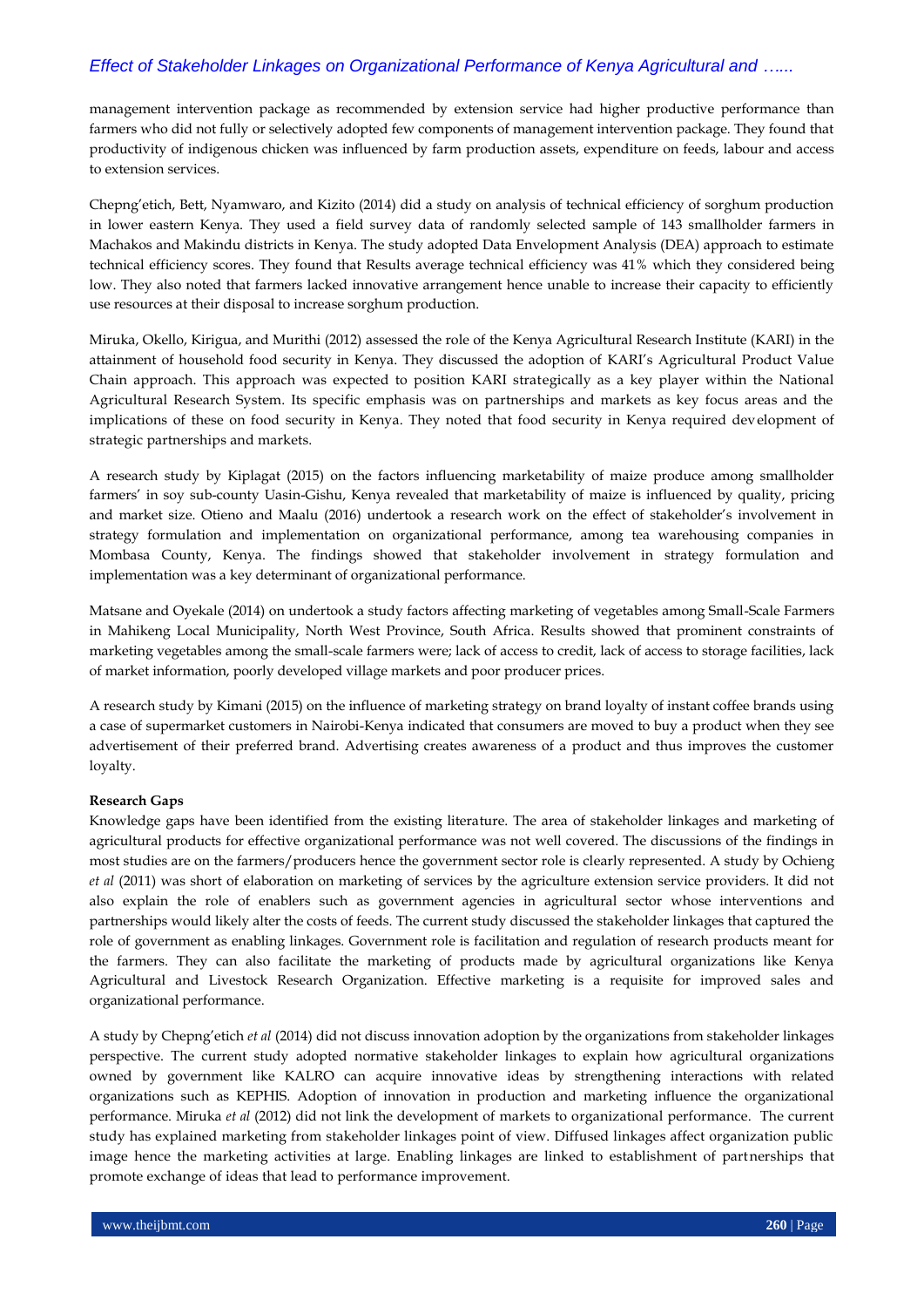Kiplagat (2015) did not discuss the importance of stakeholders in the marketing. The government organizations facilitate research and development to improve the quality of farmers' produce. It Government as enabling linkages has been included as a major stakeholder in the marketing of agricultural products and services in the current study. Marketing of research outputs, products and services influence uptake and use by the clients. For better performance of agricultural sector, connection between farmers and government agricultural agencies is a major requirement.

In the study by Koome (2015) the marketing plan was not clearly shown meaning that no reliable marketing strategy was considered in the research. Marketing without strategic dimension may not function well in the agricultural sector. This study considers stakeholder linkages as marketing strategy for Kenya Agricultural and Livestock Research Organization. The performance of these kinds of organizations is anchored on service delivery which is based on number of customers served and service satisfaction. It cannot be easily achieved without proper marketing of their products and services.

#### **III. RESEARCH METHODOLOGY**

#### **Research Design**

Research design refers to the blueprint for collection, measurement and analysis of data (Smith, 2015). Descriptive research design was adopted since it is suitable for quantitative studies. It is appropriate for describing problem which has not been well researched before and provides a better-researched model. It focuses on describing and explaining the aspects of your study in a detailed manner. The issue of stakeholder linkages has not been adequately researched on hence this research design fitted it very well. It enhanced detailed description and explanation of the variables under the study thus guiding collection of relevant data.

#### **Target Population**

According to Wilson, (2014) population is the aggregate number of people or individuals with similar features or characteristics. The target population is the entire population, or group, that a researcher is interested in researching and analyzing (Ho, Plewa, & Lu, 2016). The target population was all 52 centres in 16 institutes under Kenya Agricultural and Livestock Research Organization. Research scientists were engaged in the study to assess the effect of stakeholder linkages on organizational performance. These individuals are at the centre of partnerships with other related organizations and marketing decisions thus were most suited to provide the required information for the study.

#### **Sample Size and Sampling Technique**

Sampling is the process of selecting a sample of the respondents for the study in such a way that the individuals selected represent the population (Ho *et al*., 2016). The sample size is an important feature of any empirical study in which the goal is to make inferences about a population from a sample. Purposive sampling technique was used to select the KALRO institutes and centres that represented all products provided by KALRO. These products include crops, dairy products, beef products, Horticulture and veterinary services. There are 52 centres in 16 KALRO institutes. The study used 7 centres from 4 selected institutes.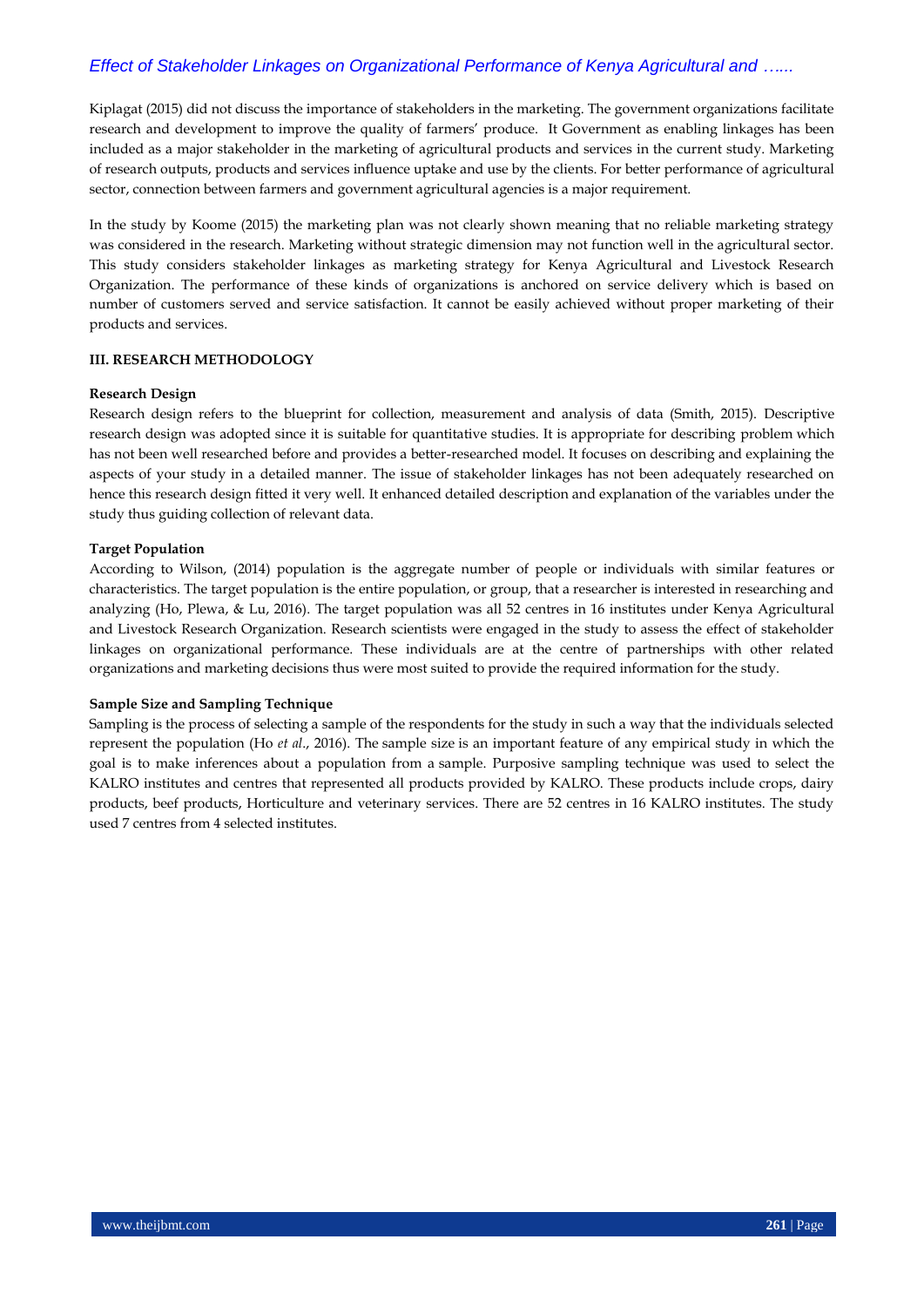| <b>Institute</b> |                     | <b>Centres</b>     | Number of Research | Sample |
|------------------|---------------------|--------------------|--------------------|--------|
|                  |                     |                    | <b>Scientists</b>  |        |
| 1.               | Food Crops Research | KALRO Njoro        | 32                 | 15     |
|                  | Institute           | KALRO Muguga       | 20                 | 10     |
| 2.               | Beef Research       | <b>KALRO Lanet</b> | 15                 | 7      |
|                  | Institute           |                    |                    |        |
| 3.               | Veterinary Research | KALRO Vet Muguga   | 23                 | 11     |
|                  | Institute           |                    |                    |        |
| 4.               | Dairy Research      | KALRO Naivasha     | 20                 | 10     |
|                  | Institute           |                    |                    |        |
| <b>Total</b>     |                     |                    | 110                | 53     |

## **Table 3.1: List of Selected KALRO institute and Centers**

From the 110 research scientists, sample was drawn using Nasiuma's (2000) sample determination formula. Sample size was determined as shown.

NC<sup>2</sup>

n=

$$
C^2 + (N-1) e^2
$$

Whereby; n=Sample size N=Population size C=Coefficient of variation which is 50% e= Error margin which is 0.05

 $110 \times 0.52$ 

 $n=$  $0.5^2 + (110-1) 0.05^2$ n= 52.63

Number of respondents= 53

# **Data Collection**

Data was collected from both primary and secondary sources. Primary data was obtained from the KALRO research scientists while secondary data was collected from records regarding organizational performance of KALRO.

#### **Data Analysis and Presentation**

Data was coded and analysed by descriptive and inferential statistics. Descriptive analysis used measures of central tendency and variation. Moreover, inferential analysis was applied. It incorporated Pearson correlation and multiple regression analysis to establish the relationship between independent variables and the dependent variable. Analysis was executed with an aid of Statistical packages for social sciences (SPSS).

The following regression model was applied in the regression analysis;

 $Y = \beta_0 + \beta_1 X_1 + \beta_2 X_2 + \beta_3 X_3 + \beta_4 X_4 + ε.$ 

Whereby;

Y= Organizational Performance  $β<sub>0</sub> = Constant$  $X_1$ = Normative Linkages  $X_2$ = Diffused Linkages  $X_3$ = Functional Linkages  $X_4$ = Enabling Linkages ε = Error of Margin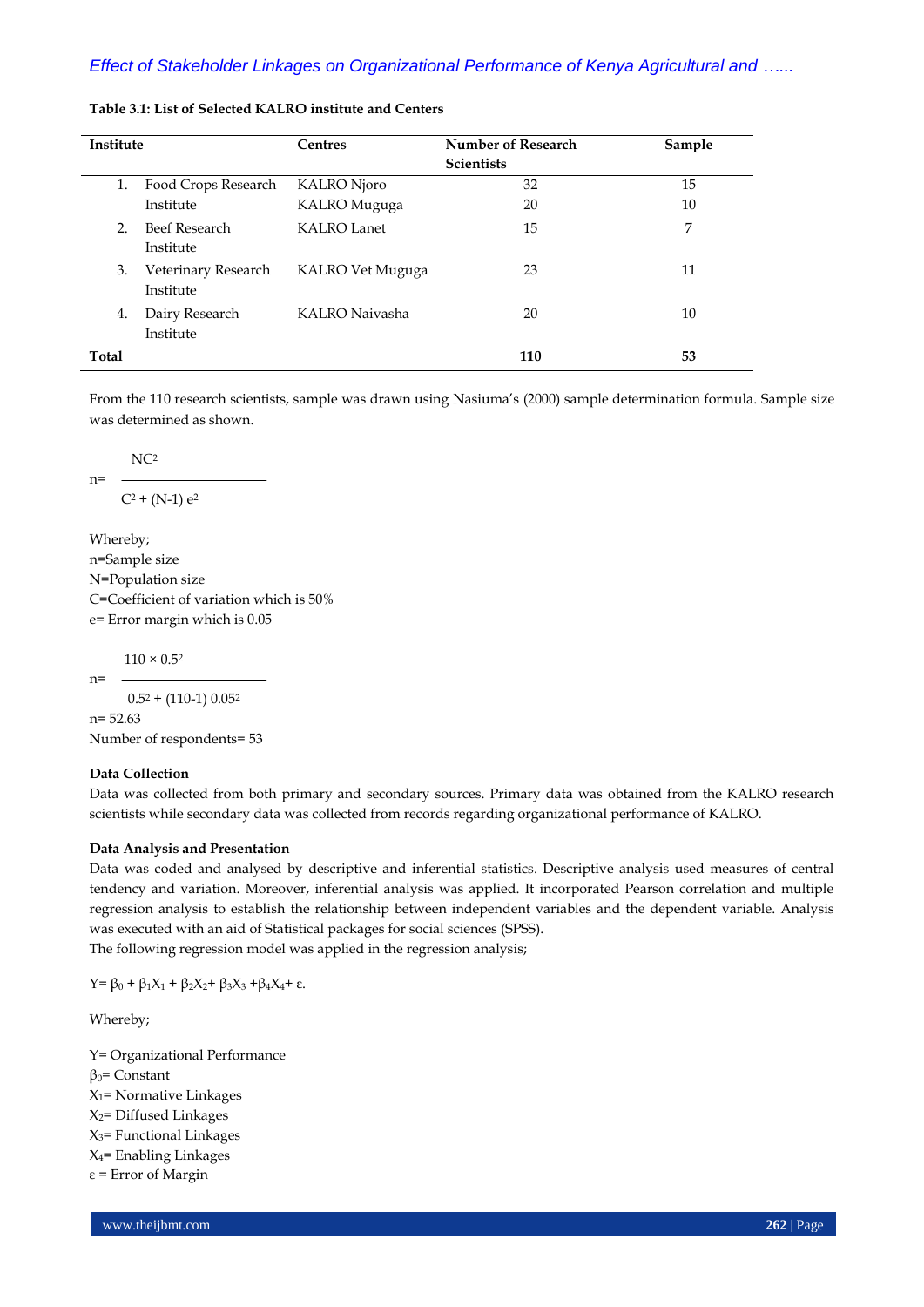# **IV. FINDINGS AND DISCUSSIONS**

## **Descriptive Statistics for Normative Linkages**

The researcher sought to find out the effect of normative linkages on organization performance of Kenya Agricultural and Livestock Research Organization. Descriptive findings are shown on Table 4.1.

|                                 | Table 4.1. Descriptive Statistics for ivorinative Effikages |       |       |       |                |                          |      |      |
|---------------------------------|-------------------------------------------------------------|-------|-------|-------|----------------|--------------------------|------|------|
| <b>Statement</b>                | n                                                           | SA    | A     | I     | D              | SD                       | Mean | Std. |
|                                 |                                                             |       |       |       |                |                          |      | Dev  |
|                                 |                                                             | 5     | 4     | 3     | $\overline{2}$ | $\mathbf{1}$             |      |      |
| There is information sharing in |                                                             |       |       |       |                |                          |      |      |
| our organization.               | 44                                                          | 38.6% | 52.4% | 4.5%  | 4.5%           | $\overline{\phantom{a}}$ | 4.25 | .751 |
|                                 |                                                             |       |       |       |                |                          |      |      |
| There are marketing             |                                                             |       |       |       |                |                          |      |      |
| innovations in our              |                                                             |       |       |       |                |                          |      |      |
| organization.                   | 44                                                          | 27.2% | 61.4% |       | 11.4%          | $\overline{\phantom{a}}$ | 4.05 | .861 |
|                                 |                                                             |       |       |       |                |                          |      |      |
| KALRO has been keen on          |                                                             |       |       |       |                |                          |      |      |
| identification of new           | 44                                                          | 52.3% | 29.5% | 15.9% | 2.3%           |                          | 4.32 | .894 |
| opportunities.                  |                                                             |       |       |       |                |                          |      |      |
| KALRO has been keen on          |                                                             |       |       |       |                |                          |      |      |
| identification of new clients.  | 44                                                          | 29.5% | 56.8% | 9.1%  | 4.5%           |                          | 4.11 | .754 |
|                                 |                                                             |       |       |       |                |                          |      |      |
| Our organization ensures        |                                                             |       |       |       |                |                          |      |      |
| economies of scale in its       |                                                             |       |       |       |                |                          |      |      |
| operations.                     | 44                                                          | 56.8% | 31.9% | 6.8%  | 4.5%           | $\overline{\phantom{a}}$ | 4.41 | .815 |
|                                 |                                                             |       |       |       |                |                          |      |      |

**Table 4.1: Descriptive Statistics for Normative Linkages**

Findings indicated that organizational performance of Kenya Agricultural and Livestock Research Organization is affected by the interactions with organizations that are in related activities such as KEPHIS. 38.6% and 52.4% of the research scientists strongly agreed and admitted respectively that there was information sharing in Kenya Agricultural and Livestock Research Organization. Normative stakeholder linkages enhance information sharing in marketing for improved performance of KALRO. The mean responses were 4.25 with standard deviation of 0.751). Majority 61.4% agreed (mean=4.05; std. dev=.861) that there were marketing innovations in KALRO. Innovations were adopted as a result of establishment of normative linkages. It was further strongly agreed (mean=4.32; Std. dev=.940) that KALRO had been keen on identification of new opportunities. These findings indicate that normative linkages affect organizational performance through provision of opportunity for marketing information sharing and innovation for production of quality products and their marketing by KALRO. They imply that KALRO are yet to strengthen their relationships with other related organizations such as Kenya Seed to promote desirable performance devoid of huge gaps between revenue and budgets.

#### **Descriptive statistics for Diffused Linkages**

The research sough to establish the effect of organization interactions with other organizations that are not directly related to their operations but influence them in some ways. Therefore, descriptive analysis was carried out between the diffused linkages and organizational performance and results are illustrated on Table 4.2.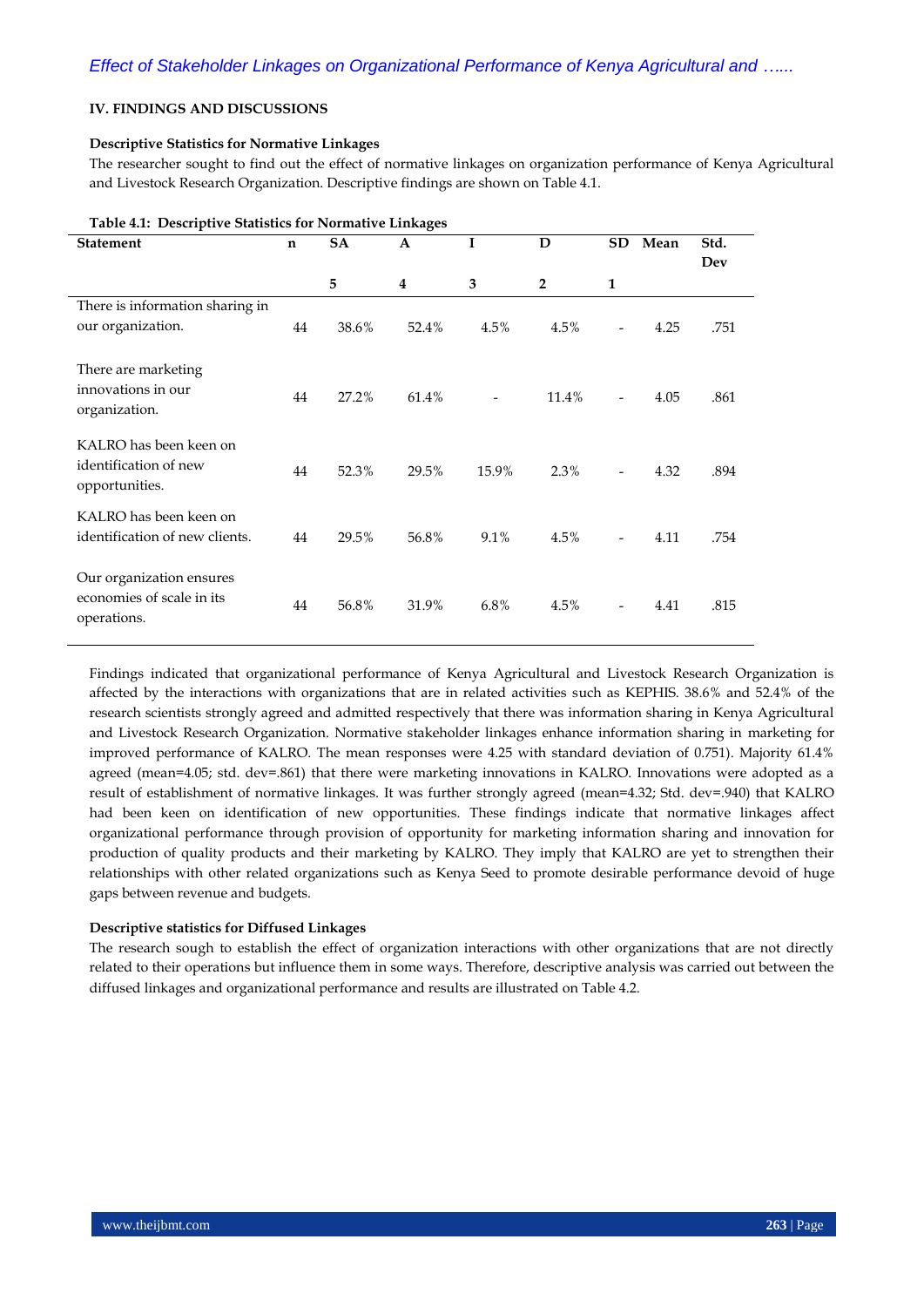| <b>Statement</b>                                                           | $\mathbf n$ | <b>SA</b> | $\mathbf{A}$ | I     | D              | <b>SD</b>      | Mean | Std.<br>Dev |
|----------------------------------------------------------------------------|-------------|-----------|--------------|-------|----------------|----------------|------|-------------|
|                                                                            |             | 5         | 4            | 3     | $\overline{2}$ | $\mathbf{1}$   |      |             |
| KALRO has put in place<br>measures to ensure a<br>favourable public image. | 44          | 29.5%     | 54.6%        | 13.6% |                | 2.3%           | 4.09 | .802        |
| KALRO has strong brands in<br>the market.                                  | 44          | 20.4%     | 61.4%        | 13.6% | 2.3%           | 2.3%           | 3.95 | .806        |
| Brand reputation is a key<br>consideration in our<br>organization.         | 44          | 13.6%     | 72.7%        | 11.4% | 2.3%           | $\overline{a}$ | 3.98 | .590        |
| KALRO advertises its<br>products.                                          | 44          | 27.3%     | 54.5%        | 15.9% | 2.3%           | $\overline{a}$ | 4.07 | .728        |
| KALRO does promotion for<br>its products.                                  | 44          | 36.4%     | 38.6%        | 18.2% | 2.3%           | 4.5%           | 4.00 | 1.034       |

## **Table 4.2: Descriptive statistics for Diffused Linkages**

Descriptive findings revealed that diffused linkages affect the organizational performance of agricultural organizations. 29.5% of the respondents strongly agreed while 54.6% agreed (mean= 4.09; std. dev=.802) that KALRO has put in place measures to ensure a favourable public image. Diffused stakeholder linkages promote the public image of the organization and can influence performance. Research scientists also agreed (mean≈4.00; std. dev˂1.000) that KALRO has strong brands in the market. The relationships with media, NGOs among other diffused stakeholder linkages affect organizational performance based on the above descriptive findings. The performance of KALRO is therefore derailed by lack of strong diffused linkages and inadequate marketing their products.

#### **Descriptive statistics for Functional linkages**

Descriptive analysis was performed to describe the effect of input and output functional stakeholder linkages on organizational performance. Findings are shown on Table 4.3.

#### **Table 4.3: Descriptive statistics for Functional linkages**

| <b>Statement</b>                                                        | n  | <b>SA</b> | A              |       | D              | <b>SD</b> | Mean | Std.<br>Dev |
|-------------------------------------------------------------------------|----|-----------|----------------|-------|----------------|-----------|------|-------------|
|                                                                         |    | 5         | $\overline{4}$ | 3     | $\overline{2}$ | 1         |      |             |
| There is cross-selling among<br>the functional departments<br>in KALRO. | 44 | 47.7%     | 47.7%          |       | 4.6%           |           | 4.39 | .722        |
| The workforce in KALRO is<br>highly committed.                          | 44 | 34.1%     | 61.3%          | 2.3%  |                | 2.3%      | 4.25 | .719        |
| There is strong employee-<br>customer relationship in<br>KALRO.         | 44 | 70.4%     | 27.3%          | 2.3%  |                |           | 4.68 | .518        |
| Functional departments are<br>committed to quality of<br>products.      | 44 | 31.8%     | 36.4%          | 18.3% | 6.8%           | 6.8%      | 3.80 | 1.173       |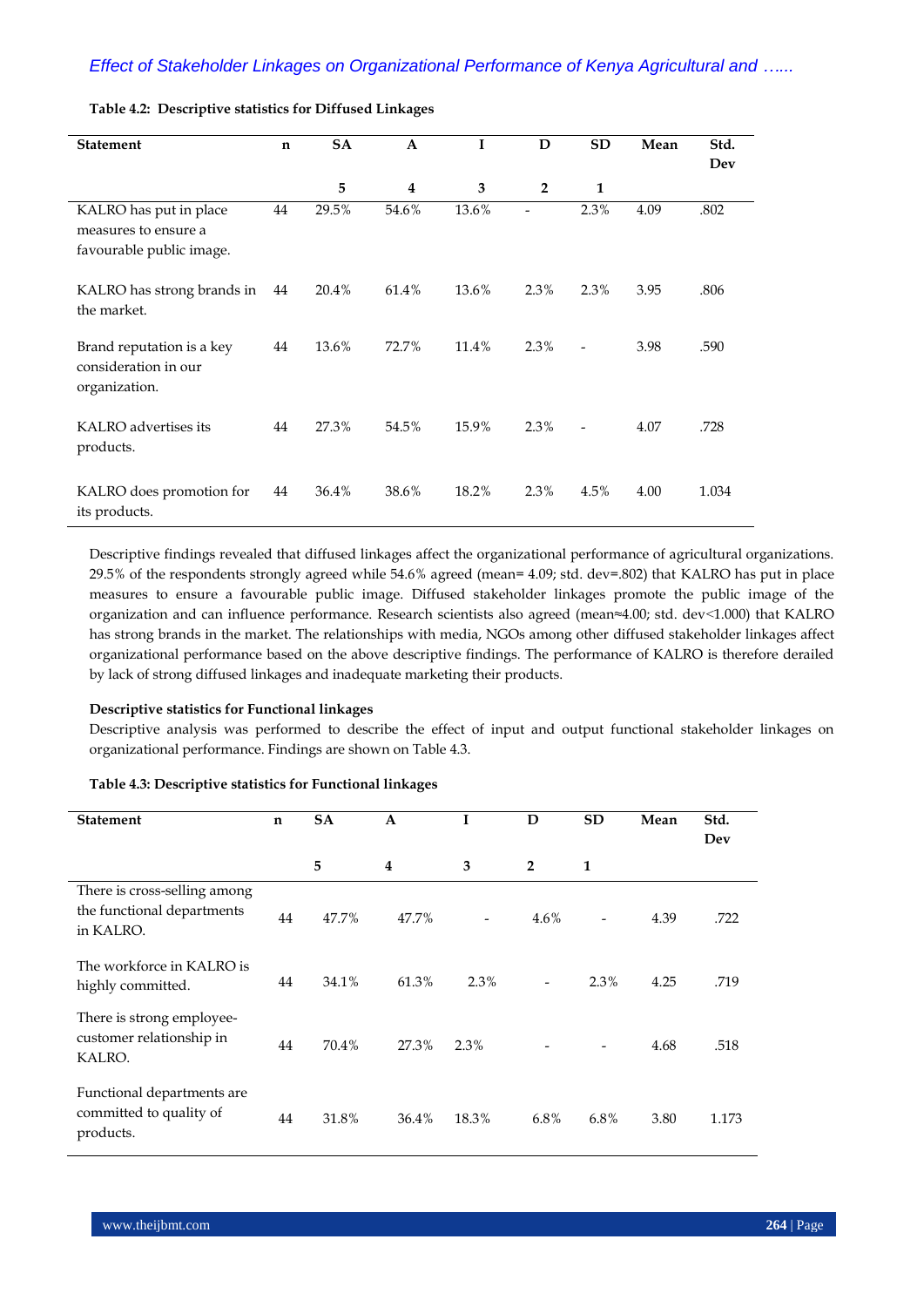Descriptive findings indicated that input and output functional stakeholder linkages affect organizational performance. 47.7% of the respondents strongly agreed (mean=4.39; std. dev=.722) that there is cross-selling among the functional departments in KALRO. It means organization's interactions with customers, employees and suppliers who form the functional linkages make cross-selling successful hence promoting organizational performance in terms of increased sales. 70.4% of the research scientists strongly agreed (mean=4.68; std. dev=.518) that there was strong employeecustomer relationship. The study findings imply that KALRO may be lacking proper connection between the organization, employees and the farmers. Therefore, the products are not availed to the agricultural producers adequately through proper marketing. These lead inadequate sales hence low revenue against the organization budgets.

## **Descriptive Statistics for Enabling Linkages**

The researcher sought to establish whether enabling linkages affected organizational performance and findings are illustrated on Table 4.4.

| <b>Statement</b>                                                         | $\mathbf n$ | <b>SA</b> | $\mathbf{A}$ |       | D              | <b>SD</b>    | Mean | Std.<br>Dev |
|--------------------------------------------------------------------------|-------------|-----------|--------------|-------|----------------|--------------|------|-------------|
|                                                                          |             | 5         | 4            | 3     | $\overline{2}$ | $\mathbf{1}$ |      |             |
| KALRO has partnered<br>with private<br>organizations.                    | 44          | 31.8%     | 56.8%        | 9.1%  | 2.3%           |              | 4.18 | .691        |
| KALRO enjoys<br>government subsidies.                                    | 44          | 20.5%     | 47.7%        | 18.2% | 9.1%           | 4.5%         | 3.70 | 1.087       |
| KALRO has a favourable<br>relationship with other<br>state corporations. | 44          | 31.8%     | 50%          | 13.7% | 4.5%           |              | 4.09 | .802        |
| The government<br>regulations are<br>favourable to KALRO.                | 44          | 47.7%     | 38.7%        | 9.1%  | 4.5%           |              | 4.30 | .823        |

#### **Table 4.4: Descriptive statistics for enabling linkages**

Descriptive findings showed that enabling linkages influence organizational performance. 56.8% of the research scientists agreed (mean=4.18; std. dev=.691) that KALRO has partnered with private organizations. These partnerships are developed through enabling linkages and enhance efficiency in an organization. However, the respondents had differing opinions (mean=3.70; std. dev=1.087) concerning the government subsidies to KALRO. It was however agreed (mean=4.07; std. dev=.802) that there was a favourable relationship between KALRO and other state corporations.

#### **Correlation Analysis**

Correlation analysis was performed to determine the strength and direction of relationship between normative, diffused, functional and enabling linkages and organizational performance.

#### **Correlation between Normative Linkages and Organizational Performance**

The research carried out correlation analysis to determine the relationship between normative linkages and organization performance. Findings are indicated on Table 4.6.

| Table 4.5: Correlation between Normative Linkages and Organizational Performance |                                   |
|----------------------------------------------------------------------------------|-----------------------------------|
|                                                                                  | <b>Organizational Performance</b> |

|                    |                     | OI ganizativnal I chomiance |
|--------------------|---------------------|-----------------------------|
|                    | Pearson Correlation | $.810**$                    |
| Normative Linkages | Sig. (2-tailed)     | .000                        |
|                    |                     | 44                          |
|                    |                     |                             |

\*\*. Correlation is significant at the 0.01 level (2-tailed).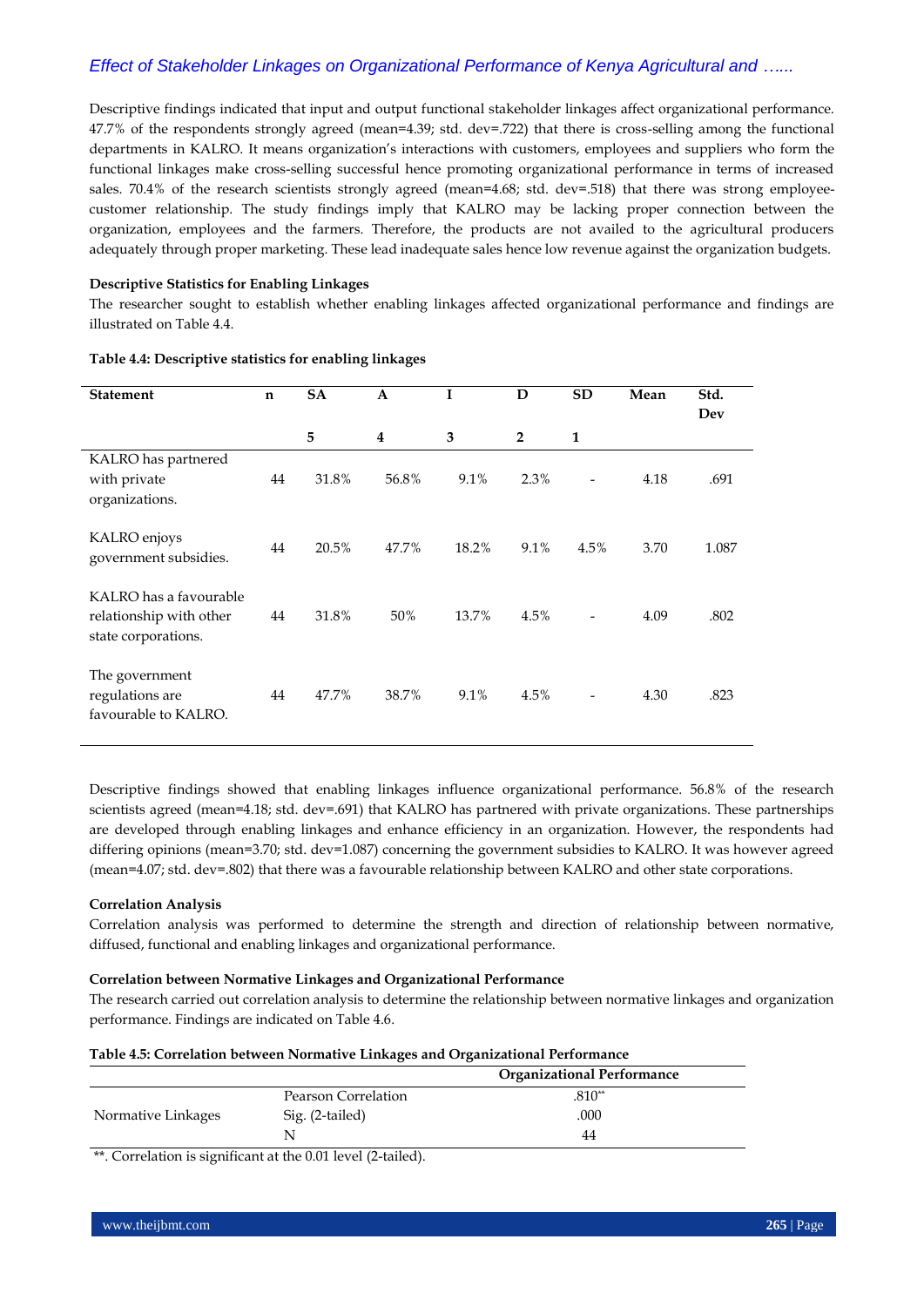Correlation analysis findings shows that the relationship between normative linkages and organizational performance was strong, positive and statistically significant ( $r=0.810$ ;  $p<0.01$ ) at 99% confidence level. This implies that interactions with organizations that have related operations assist a company in improving their products' marketing, leading to improve sales and better organizational performance.

## **Correlation between Diffused Linkages and Organizational Performance**

The researcher undertook correlation analysis to determine the relationship between diffused linkages and organizational performance. Findings are shown on Table 4.7

#### **Table 4.6: Correlation between Diffused Linkages and Organizational Performance**

|                   |                     | <b>Organizational Performance</b> |
|-------------------|---------------------|-----------------------------------|
|                   | Pearson Correlation | $.516**$                          |
| Diffused Linkages | Sig. (2-tailed)     | .000                              |
|                   | N                   | 44                                |

\*\*. Correlation is significant at the 0.01 level (2-tailed).

Table 4.7 shows that the association between diffused linkages and organizational performance was positive and statistically significant (r=0.516; p˂0.01) at 99% confidence level. This meant that interactions with organizations that that have no interest or the ones that do not have related operations such as media, NGOs affect the organizational performance of KALRO.

## **Correlation between Functional Linkages and Organizational Performance**

Correlation analysis was undertaken to establish the relationship between functional linkages and organizational performance. Findings are shown on Table 4.8

# **Table 4.7: Correlation between Functional Linkages and Organizational Performance**

|                            |                     | <b>Organizational Performance</b> |
|----------------------------|---------------------|-----------------------------------|
|                            | Pearson Correlation | $.637**$                          |
| <b>Functional Linkages</b> | Sig. (2-tailed)     | .000                              |
|                            | N                   | 44                                |

\*\*. Correlation is significant at the 0.01 level (2-tailed).

Correlation analysis findings revealed that the relationship between functional linkages and organizational performance was positive and statistically significant (r=0.637; p<0.01) at 1% significance level. `This implies that interactions with employees, suppliers and customers (functional linkages) can contribute to productivity enhancement and organizational performance.

#### **Correlation between Enabling Linkages and Organizational Performance**

Correlation analysis was carried out correlation to establish the relationship between enabling linkages and organizational performance. Findings are shown on Table 4.9.

#### **Table 4.8: Correlation between Enabling Linkages and Organizational Performance**

|                          |                     | <b>Organizational Performance</b> |
|--------------------------|---------------------|-----------------------------------|
|                          | Pearson Correlation | .768**                            |
| <b>Enabling Linkages</b> | Sig. (2-tailed)     | .000                              |
|                          | N                   | 44                                |

\*\*. Correlation is significant at the 0.01 level (2-tailed).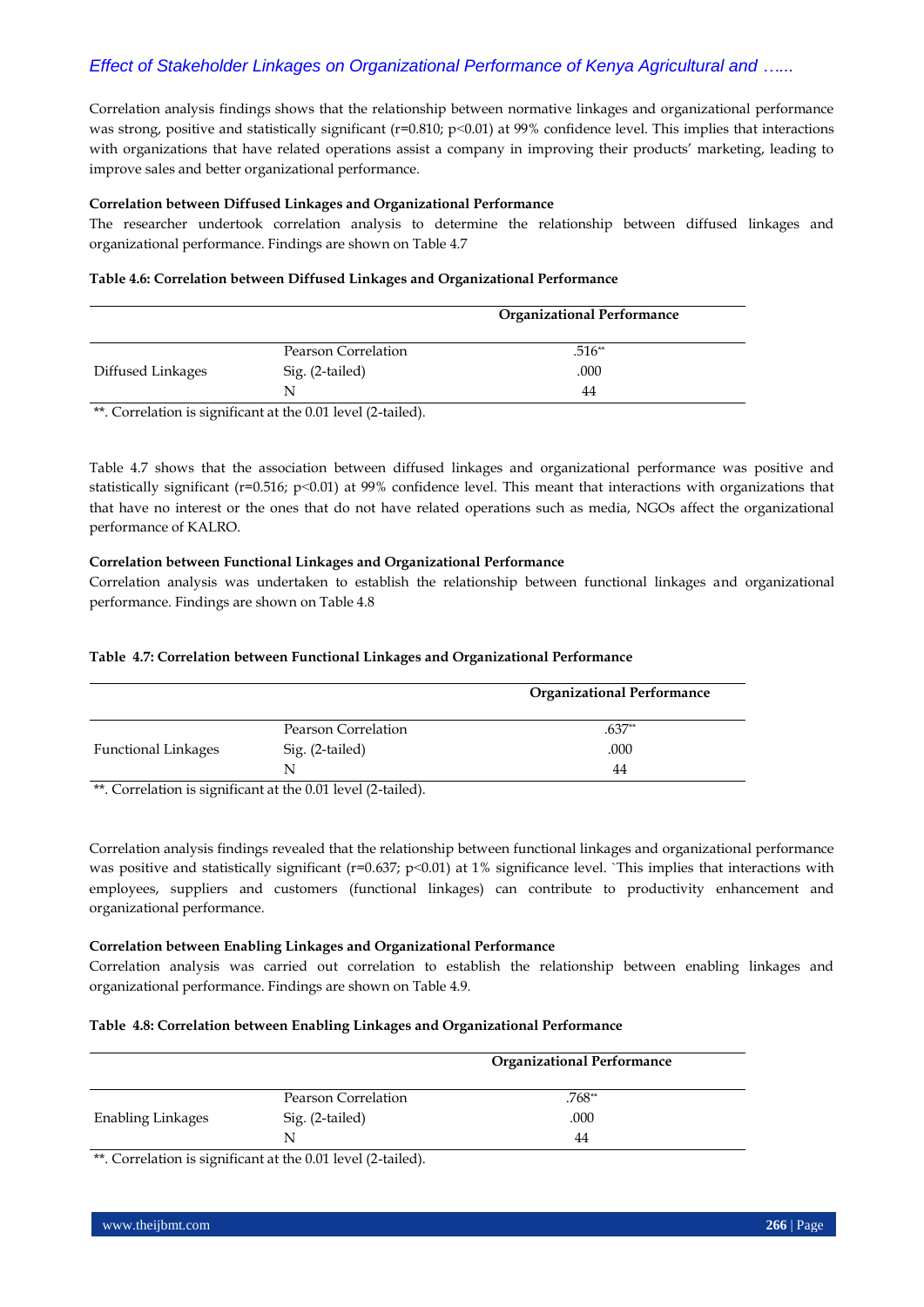Findings from correlation analysis indicates that the relationship between enabling linkages and organization performance was strong, positive and statistically significant ( $r=0.768$ ;  $p<0.01$ ). Interactions with enablers like government agencies can help the organization to strengthen its operations such as production and marketing of products. Provision of subsidies helps organization to provide products as effective prices. Regulations assist organizations to adhere to quality standards of products that can attract customers and make more sales.

## **Regression Analysis**

Regression analysis was carried out to determine the relationship between stakeholder linkages and organizations. It establishes the relationship by predicting changes in the dependent variable that can be accounted for from changes in the independent variables. The regression analysis was discussed from the model summary, analysis of variance and coefficients.

## **Table 4.9: Regression Model Summary**

| Model | v    | R Square | <b>Adjusted R Square</b> | <b>Std. Error of the Estimate</b> |  |  |
|-------|------|----------|--------------------------|-----------------------------------|--|--|
|       | 869a | 755      | 730                      | .22496                            |  |  |
| __    |      | .        | $   -$<br>-----          |                                   |  |  |

a. Predictors: (Constant), Normative Linkages, Diffused Linkages, Functional Linkages, Enabling Linkages

Regression model summary shows that the correlation of all independent variables and dependent variable was R=0.869. Therefore, the relationship between normative, diffused, functional and enabling linkages and organizational performance was strong and positive. All these variables highly affected organizational performance. The coefficient of determination was R<sup>2</sup> =0.755. It means that 75.5% variation in organizational performance was accounted for from the changes in stakeholder linkages. The adjusted coefficient of determination was 0.730. It meant that the model improved after inclusion of every variable.

## **Table 4.10: Analysis of Variance**

| Model      | <b>Sum of Squares</b> | df | <b>Mean Square</b> |        | Sig.              |
|------------|-----------------------|----|--------------------|--------|-------------------|
| Regression | 6.074                 |    | 1.519              | 30.006 | .000 <sub>b</sub> |
| Residual   | 1.974                 | 39 | .051               |        |                   |
| Total      | 8.048                 | 43 |                    |        |                   |

a. Dependent Variable: Organizational Performance

b. Predictors: (Constant), Normative Linkages, Diffused Linkages, Functional Linkages, Enabling Linkages

The analysis of variance (ANOVA) shows that the regression model was fit for the study. The overall model was significant. The F-value was 30.006 indicating that organizational performance was predicted from normative, diffused, functional and enabling linkages taken together.

# **Table 4.11: Regression Coefficients**

| Model                      | Unstandardized<br>Coefficients |                   | Standardized<br>Coefficients |       | Sig. |
|----------------------------|--------------------------------|-------------------|------------------------------|-------|------|
|                            | B                              | <b>Std. Error</b> | <b>Beta</b>                  |       |      |
| (Constant)                 | .993                           | .412              |                              | 2.407 | .021 |
| Normative Linkages         | .346                           | .103              | .431                         | 3.356 | .002 |
| Diffused Linkages          | .015                           | .101              | .015                         | .149  | .882 |
| <b>Functional Linkages</b> | .213                           | .102              | .207                         | 2.092 | .043 |
| <b>Enabling Linkages</b>   | .294                           | .100              | .347                         | 2.946 | .005 |

a. Dependent Variable: Organizational Performance

Regression model is a statistical model used to establish the relationship between two or more variables and estimate one variable based on the others. In regression analysis, variables can be independent, which are used as the predictor or causal input and dependent, which are used as response variables. Independent variable (X) is the variable that can be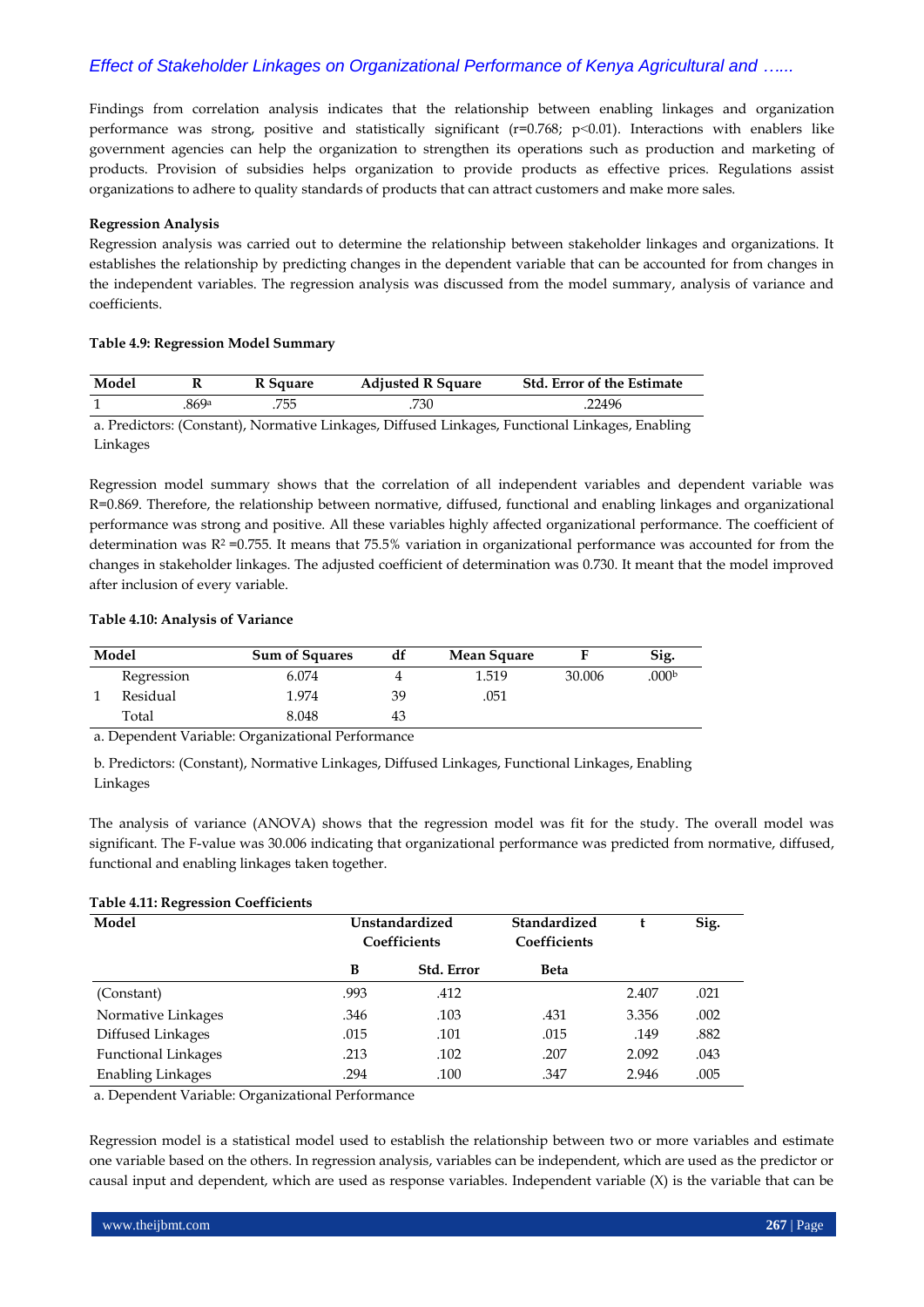controlled and variable  $(Y)$  is the variable that reflects the changes in the independent variable  $(X)$  in the regression model.

The researcher used the following regression model; Y=  $\beta_0$  +  $\beta_1X_1$  +  $\beta_2X_2$ +  $\beta_3X_3$  +  $\beta_4X_4$ + ε. Whereby; Y= Organizational Performance  $β<sub>0</sub>$ = Constant  $X_1$ = Normative Linkages  $X_2$ = Diffused Linkages  $X_3$ = Functional Linkages  $X_4$ = Enabling Linkages ε = Error of Margin From the study findings, the model can be interpreted as shown below;  $Y= 0.993 + 0.346X_1 + 0.015X_2 + 0.213X_3 + 0.294X_4$ 

From the model, the constant is 0.993 and means if there were zero changes in the independent variables, organizational performance would be 0.993. The beta coefficient for normative linkages was 0.346 implying that one unit change in normative linkages led to 0.346 unit changes in the organizational performance. The beta coefficient for diffused linkages was 0.015 meaning that one unit change in diffused linkages resulted into 0.015 unit change in organizational performance. Moreover, a unit change in functional linkages caused changes in organization performance by 0.213 units. The beta coefficient for enabling linkages was 0.294 hence one unit change in enabling linkages led to 0.294 unit variation in organizational performance of Kenya Agricultural and Livestock Research Organization.

#### **Hypothesis Testing**

Hypothesis testing is a statistical test for an assumption regarding a population parameter. In hypothesis testing, an [analyst](https://www.investopedia.com/terms/a/analyst.asp) tests a statistical sample test are done with the goal of accepting or rejecting a [null hypothesis.](https://www.investopedia.com/terms/n/null_hypothesis.asp) The test indicates whether the hypothesis is true. The null hypothesis is the hypothesis the believed to be true. Hypothesis testing was done to make conclusions on whether stakeholder linkages affected organizational performance of KALRO.

The first null hypothesis was **H01:** The relationship between normative linkages and organization performance of Kenya Agricultural and Livestock Research Organization is not statistically significant. The beta coefficient for normative linkages was 0.346 with standard error of 0.103. The first null hypothesis was rejected since normative linkages (p=0.021˂0.05) were significant at 0.05% significance level. It implied that normative linkages had a significant effect on organizational performance.

The second hypothesis of the study was **H02:** Diffused linkages have no statistically significant effect on organizational performance of Kenya Agricultural and Livestock Research Organization. The beta coefficient was 0.015 with standard error of 0.101. The researcher failed to reject the second null hypothesis since diffused linkages (p=0.882>0.05) were statistically insignificant at 5% significance level. Through regression analysis, there was no enough evidence to show that indeed diffused linkages affected organization performance. Diffused linkages involve stakeholders with no formal relationship with the organization but may take interest in it such as the media and Non-governmental organizations. They may not directly influence organizational performance.

The third null hypothesis was **H03:** The relationship between functional linkages and organization performance of Kenya Agricultural and Livestock Research Organization is not statistically significant. The beta coefficient was 0.213 with standard error of 0.102. These findings led to rejection of third hypothesis since functional linkages (p=0.043<0.05) were significant at 95% confidence level. It implied that functional linkages had influenced organizational performance.

The fourth null hypothesis was **H04:** The relationship between enabling linkages and organization performance of Kenya Agricultural and Livestock Research Organization is not statistically significant. The beta coefficient was 0.294 with standard error of 0.100. The findings led to rejection of fourth null hypothesis since enabling linkages (p=0.005<0.05) were significant at 5% significance level. It implied that enabling linkages affected organizational performance.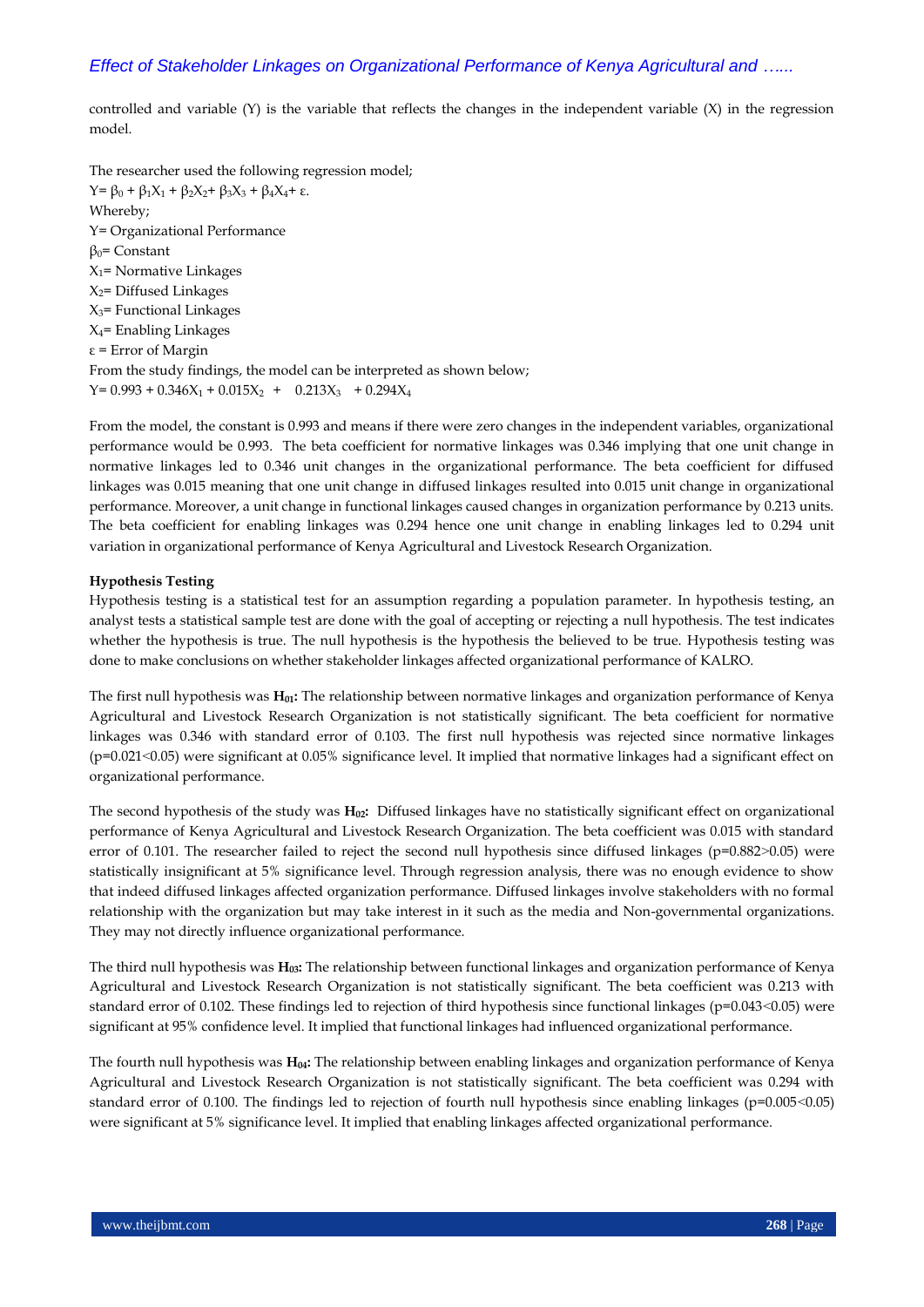## **V. SUMMARY, CONCLUSIONS AND RECOMMENDATIONS**

#### **Summary of Findings**

The descriptive and inferential findings of the study have been summarized in this section.

#### **Normative Linkages and Organizational Performance**

Descriptive findings revealed that normative linkages affect organizational performance. The interactions between the organization and competitors in the related operations influence things like marketing of products as a result of exchanges. Normative stakeholder linkages enhance information sharing in marketing for improved performance of Kenya Agricultural and Livestock Research Organization. They have similar values and needs and their associations are of great importance. The research findings showed that the concept of marketing keeps on changing with changing needs of the customers hence the need for KALRO to be updated from other similar organizations. Marketing innovations are adopted through normative linkages and provides the organization with new ways of doing this for better performance. New ways of undertaking marketing activities and development of new products assists in solving the emerging problems that affect performance of KALRO. Descriptive also indicated that identification of new opportunities is all about acquisition of new clients as a result of adoption to normative linkages improves organizational performance through increased revenues. Correlation analysis results revealed that the relationship between normative linkages and organizational performance was strong, positive and statistically significant at 99% confidence level meaning that interactions with organizations that have related operations assist a company in improving their products' marketing, leading to improve sales and better organizational performance.

#### **Diffused Linkages and Organizational Performance**

Descriptive findings indicated had an effect on organizational performance of agricultural organizations like KALRO. Diffused stakeholder linkages promote the public image of the organization and can influence performance. Kenya Agricultural and Livestock Research organization has elements in society that are not clearly identified as a formal members of organization that include community, media and other publics who influence their performance indirectly. Their perception and the information that they pass to the customers concerning the organization products can determine the extent to which they will be sought and purchased. Diffused linkages promote the brand reputation of agricultural organizations such as Kenya Agricultural and Livestock Research Organization. Correlation analysis results revealed that there was an association between diffused linkages and organizational performance was positive and statistically significant. Diffused linkages involve stakeholders with no formal relationship with the organization but may take interest in it such as the media and Non-governmental organizations may not directly affect organizational performance.

#### **Functional Linkages and Organizational Performance**

Descriptive findings revealed that functional linkages (input and output functional stakeholder linkages) affected organizational performance. Interactions with customers, employees and suppliers who form the functional linkages make cross-selling successful hence promoting organizational performance in terms of increased sales. According to study findings, relationships and interactions between tasks, departments, and organizations, that promotes flow of information, ideas, and integration in achievement of shared goals. The working relationships between the organization and employees are crucial in promoting marketing for improved sales, revenues and performance. Functional linkages enhance workforce commitment in public agricultural corporations which promote effective marketing of products. Functional linkages promote effective employee-customer relationship which improves their individual performance and organizational performance in regard to marketing. Correlation analysis results indicated that the relationship between functional linkages and organizational performance. Regression analysis results indicated that normative linkages affected organizational performance. Based on regression analysis findings, the third null hypothesis was rejected since functional linkages had influenced organizational performance. Functional linkages in form of employees, customers and suppliers directly affect the operations of an organization and its performance.

## **Enabling Linkages and Organizational Performance**

Descriptive findings revealed that indeed enabling stakeholder linkages had an effect on performance. Correlation analysis findings indicated that the relationship between enabling linkages and organization performance was strong, positive and statistically significant. Enabling linkages also assist organizations to strengthen their operations such as production and marketing of products. Regression analysis findings revealed that enabling linkages were significant at 5% significance level. Based on regression analysis findings, the fourth null hypothesis was rejected since enabling linkages affected organizational performance. Enabling linkages comprise of stakeholders who have authority and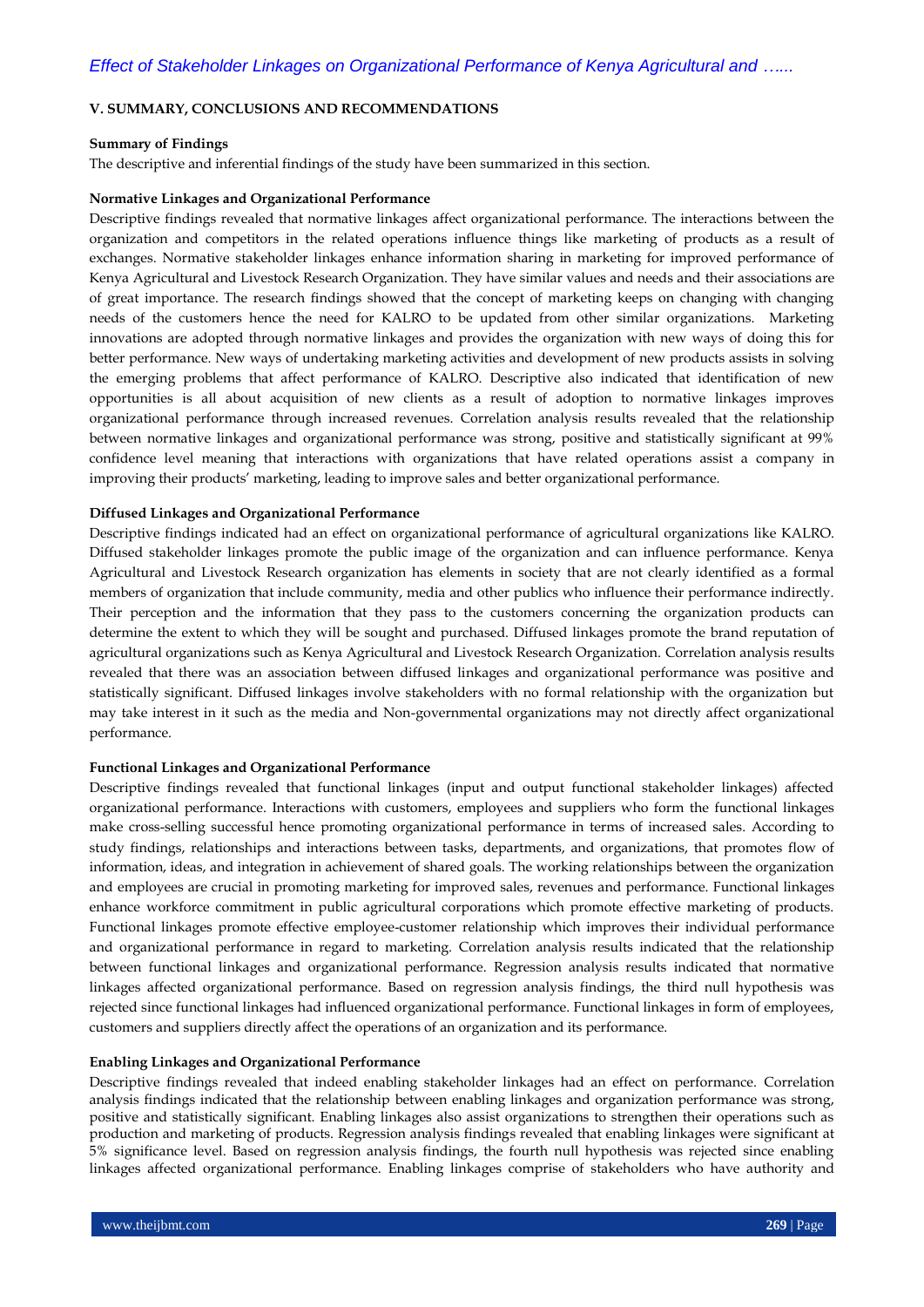control over the organization and influence relationship that is critical to the operations of an organization and affect performance.

#### **Conclusions**

Conclusions were made from the summary of study findings in line with objectives of the study. It can be concluded that normative linkages significantly affect organizational performance of Kenya Agricultural and Livestock Research Organization. It has been revealed that the organization interaction with competitors and peer institutions (Normative linkages) enables them to share important marketing information that can help to improve the sales thus increased revenue. Normative stakeholder linkages also assist the organization to adopt market innovation that entails use of new ways of undertaking marketing activities for improved performance. It has also been indicated that organizations identify new clients for their products through interactions with other organizations that are engaging in related activities.

Stakeholder linkages like media, NGOs and the community are sometimes capable of promoting or destroying the organization's public image. Marketing of products partially depend on the public image thus can influence sales performance. The advertising of products is strengthened through establishment of effective diffused stakeholder linkages. Organizations identify themselves through their brand. KALRO brand management was affected by diffused stakeholder linkages and this determined their performance. Diffused stakeholders are not directly associated with the actions of KALRO but can convey information about their products to the potential clients.

The input functional linkages that consist of employees and suppliers are essential to creation of products. Therefore, the interactions among KALRO, its employees and suppliers determined the quality of products and the efficiency under which they are produced. The output functional linkages are composed of consumers and purchasers are mainly the farmers/agricultural producers who use KALRO products and their interactions with the organizations determine products uptake hence performance enhancement.

Enabling stakeholder linkages significantly affects organizational performance of Kenya Agricultural and Livestock Research Organization. Findings revealed that the public private partnerships created through enabling linkages ought to enable KALRO to reduce cost on products and offer them at effective prices to the famers. Regulations on the operations of KALRO enable them to focus on quality products and services to the agricultural producers/farmers. It can also be concluded that enabling linkages can bring on board the product subsidies from the government to enable the organization to market and avail products to the farmers. Organization's board of directors who are part of enabling linkages determine allocation of resources to various activities. It can be concluded that marketing of products requires adequate allocation of resources to be effective and successful. Therefore, enabling linkages are a key determinant of organizational performance based on the study findings.

#### **Recommendations**

Based on the conclusions on the study findings, the researcher made the following recommendations:

- o Kenya Agricultural and Livestock Research Organization should form more strategic alliances with other related organizations such as KEPHIS and Kenya Seed Limited in order to get opportunities to acquire important marketing information and further innovation ideas.
- o Kenya Agricultural and Livestock Research Organization should also consider strengthening their corporate social responsibility to promote public image.
- o KALRO is recommended to formulate and implement strategies for guiding working relationships between the organization, employees, customers and suppliers.
- o The Organization should also create effective public-private partnerships with farmers and seek government support in regard to production and marketing of the products.

#### **Limitations of the Study**

The researcher experienced difficulties while undertaking the research. There were limitations which included ways of engaging some research scientists. Furthermore, the researcher faced difficulties in convincing the research scientists who were reluctant in filling the questionnaires. Some respondents also cited lack of time as the reason to hesitate to provide information. The researcher overcame the limitations by assuring the respondents that the information was meant for academic purposes and it would be confidential. They were also informed that the research study was about marketing and will be of importance to KALRO. KALRO has recently established marketing department thus they found it interesting and provided the information.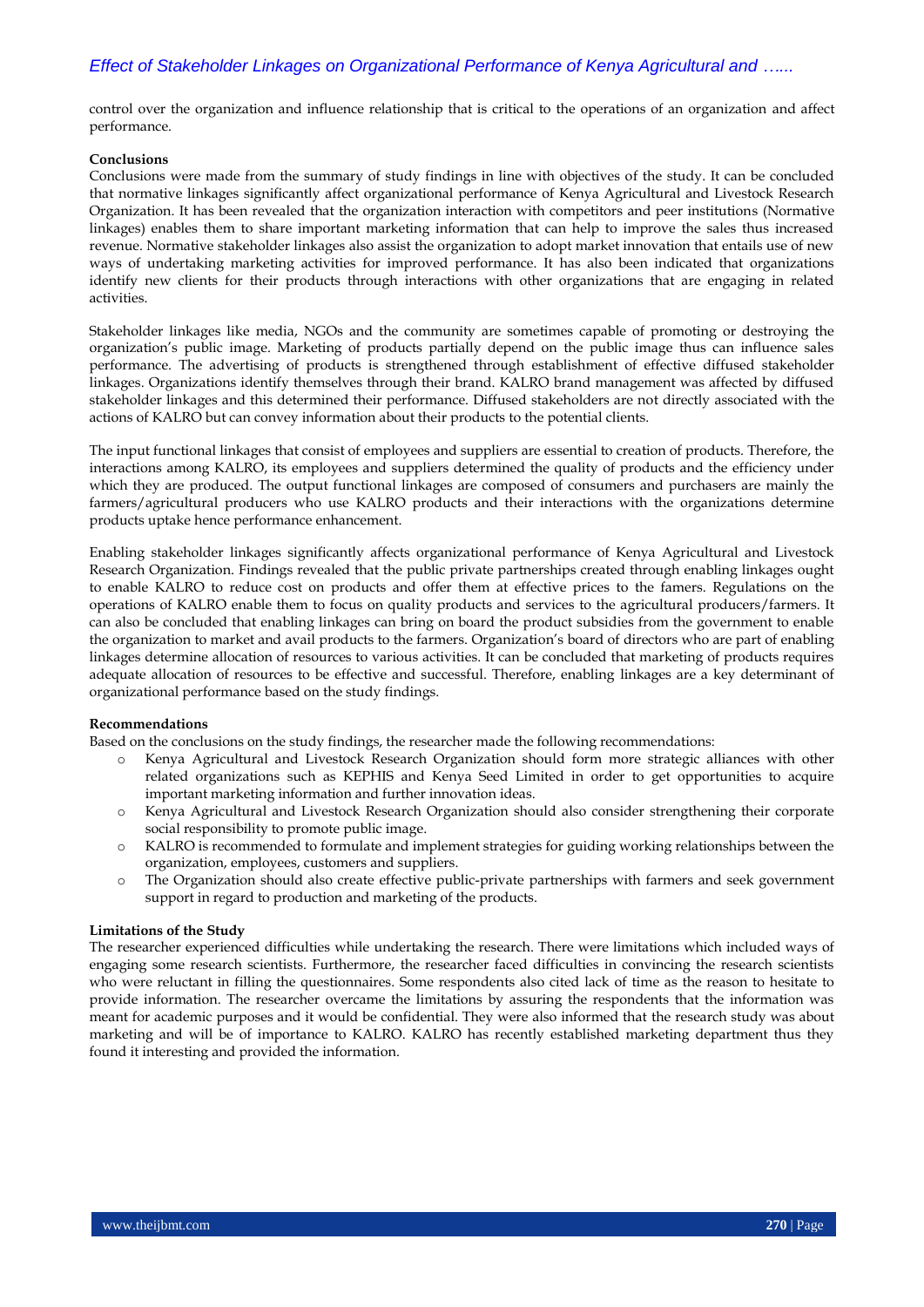#### **REFERENCES**

- [1.] Aghaei, M., Vahedi, E., Kahreh, M. S., & Pirooz, M. (2014). An examination of the relationship between services marketing mix and brand equity dimensions. *Procedia-Social and Behavioral Sciences*, *109*, 865-869.
- [2.] Armstrong, G., Kotler, P., Buchwitz, L. A., Trifts, V., & Gaudet, D. (2015). Marketing: an introduction.
- [3.] Atera, E. A., Onyancha, F. N., & Majiwa, E. B. (2018). Production and marketing of rice in Kenya: Challenges and opportunities. *Journal of Development and Agricultural Economics*, *10*(3), 64-70.
- [4.] Calder, B. J., Malthouse, E. C., & Maslowska, E. (2016). Brand marketing, big data and social innovation as future research directions for engagement. *Journal of Marketing Management*, 32(5-6), 579-585.
- [5.] Chepng'etich, E., Bett, E. K., Nyamwaro, S. O., & Kizito, K. (2014). Analysis of technical efficiency of sorghum production in lower eastern Kenya: a data envelopment analysis (DEA) approach.
- [6.] GoK, (2013). Kenya Agricultural and Livestock Research Organization Act, No. 17 of 2013
- [7.] Hillebrand, B., Driessen, P. H., & Koll, O. (2015). Stakeholder marketing: theoretical foundations and required capabilities. *Journal of the Academy of Marketing Science*, 43(4), 411-428.
- [8.] Ho, J., Plewa, C., & Lu, V. N. (2016). Examining strategic orientation complementarity using multiple regression analysis and fuzzy set QCA. *Journal of Business Research*, 69(6), 2199-2205.
- [9.] Hörisch, J., Freeman, R. E., & Schaltegger, S. (2014). Applying stakeholder theory in sustainability management: Links, similarities, dissimilarities, and a conceptual framework. Organization & Environment, 27(4), 328-346.
- [10.] Iraldo, F., Testa, F., & Bartolozzi, I. (2014). An application of Life Cycle Assessment (LCA) as a green marketing tool for agricultural products: the case of extra-virgin olive oil in Val di Cornia, Italy. *Journal of Environmental Planning and Management*, *57*(1), 78-103.
- [11.] Išoraitė, M. (2014). Importance of strategic alliances in company's activity.
- [12.] Johnson, J. S., & Friend, S. B. (2015). Contingent cross-selling and up-selling relationships with performance and job satisfaction: an MOA-theoretic examination. *Journal of Personal Selling & Sales Management*, 35(1), 51-71.
- [13.] Jones, T. M., Wicks, A. C., & Freeman, R. E. (2017). Stakeholder theory: The state of the art. The Blackwell guide to business ethics, 17-37.
- [14.] KALRO. (2017). Kenya Agricultural and Livestock Research Organization Strategic plan for 2017-2021
- [15.] Kimani, R.W., (2015). The influence of marketing strategy on brand loyalty of instant coffee brands: a case of supermarket customers in Nairobi-Kenya.
- [16.] Kiplagat, C.R., (2015). Factors influencing marketability of maize produce among smallholder farmers' in soy sub-county Uasin Gishu- Kenya
- [17.] Koome, D.K & Wanjohi J., (2017). Factors influencing marketing of agricultural produce among small-scale farmers: a case of sorghum in Giaki location, Meru county Kenya
- [18.] Kotler, P., Burton, S., Deans, K., Brown, L., & Armstrong, G. (2015). Marketing. Pearson Higher Education AU.
- [19.] Matsane, S.H. & Oyekale, A.S. (2014). Factors Affecting Marketing of vegetables among Small Scale Farmers in Mahikeng Local Municipality, North West Province, South Africa
- [20.] Miruka, M. K., Okello, J. J., Kirigua, V. O., & Murithi, F. M. (2012). The role of the Kenya Agricultural Research Institute (KARI) in the attainment of household food security in Kenya: A policy and organizational review. *Food Security*, *4*(3), 341-354.
- [21.] Mizik, N. (2010). The theory and practice of myopic management. *Journal of Marketing Research*, 47(4), 594-611.